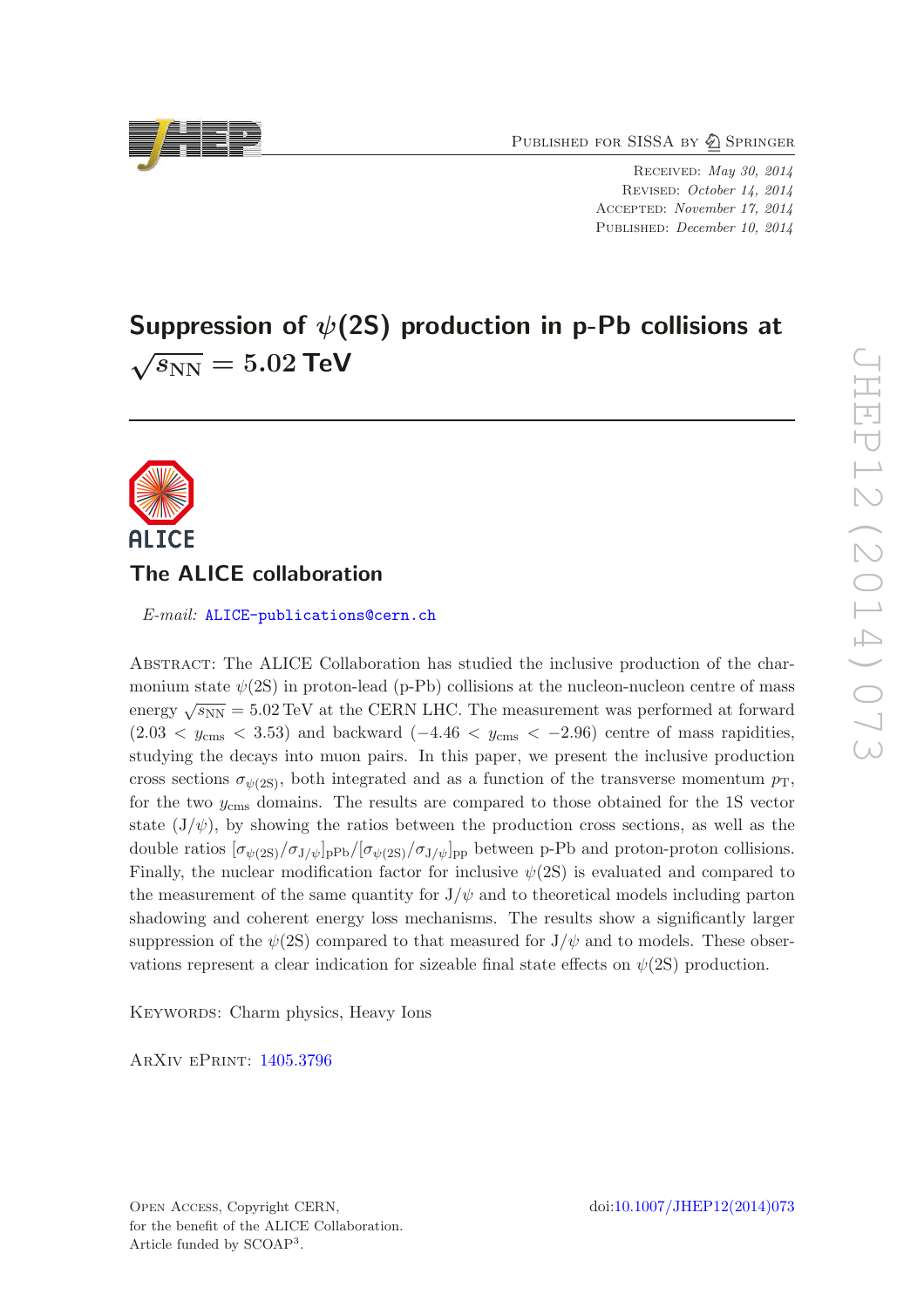The physics of charmonia, bound states of the charm  $(c)$  and anti-charm  $(\bar{c})$  quarks, is an extremely broad and interesting field of investigation [\[1\]](#page-14-0). The description of the various states and the calculation of their production cross sections in hadronic collisions involve an interplay of perturbative and non-perturbative aspects of Quantum ChromoDynamics (QCD) [\[2\]](#page-14-1), which still today represent a significant challenge for theory [\[3](#page-14-2)]. Charmonium states can have smaller sizes than light hadrons (down to a few tenths of a fm) and large binding energies ( $> 500 \,\text{MeV}$ ) [\[4\]](#page-14-3). These properties make charmonia a useful probe of the hot nuclear matter created in ultrarelativistic heavy-ion collisions, which can be seen as a plasma of deconfined quarks and gluons (QGP) (see [\[5](#page-14-4)] for a recent overview of QGP studies). In particular, the  $c\bar{c}$  binding can be screened by the high density of colour charges present in the QGP, leading to a suppression of the yields of charmonia in highenergy nuclear collisions compared to the corresponding production rates in elementary pp collisions at the same energy  $[6]$ . In the so-called "sequential suppression" scenario, the melting of a bound  $c\bar{c}$  state occurs when the temperature of the hot medium exceeds a threshold dissociation temperature [\[7,](#page-14-6) [8](#page-14-7)], which depends on the binding energy of the state and can be calculated in lattice QCD [\[9\]](#page-14-8). At LHC energies, where the number of produced  $c\bar{c}$  pairs is large, this suppression effect can be partly counterbalanced by charmonium "regeneration" processes due to the recombination of charm quarks that occurs as the system cools and hadrons form  $[10-12]$ .

Among the charmonium states, the strongly bound S-wave  $J/\psi$  and the weakly bound radially excited  $\psi(2S)$  have received most attention in the context of QGP studies. Both decay to lepton pairs with a non-negligible branching ratio (5.93% and 0.77%, respectively, for the  $\mu^+\mu^-$  channel [\[13\]](#page-15-1)). The results obtained by the NA50 collaboration at the CERN SPS showed a significant suppression of the  $J/\psi$  production in Pb-Pb collisions at  $\sqrt{s_{NN}} = 17 \,\text{GeV}$  [\[14\]](#page-15-2) and a comparatively larger suppression of the  $\psi(2S)$  [\[15\]](#page-15-3), in qualitative agreement with sequential suppression models. However, the same experiment also detected a significant suppression of both states (although not as strong as in Pb-Pb) in proton-nucleus  $(p-A)$  collisions [\[16\]](#page-15-4), where no QGP formation was expected. The same observation was made by other fixed-target experiments studying p-A collisions at Fermilab (E866 [\[17\]](#page-15-5)) and HERA (HERA-B [\[18\]](#page-15-6)). It was indeed realized that the charmonium yields are also sensitive to the presence of cold nuclear matter (CNM) in the target nucleus, and various mechanisms (nuclear parton shadowing [\[19\]](#page-15-7),  $c\bar{c}$  break-up via interaction with nucleons [\[20](#page-15-8)[–22\]](#page-15-9), initial/final state energy loss [\[23](#page-15-10)]) were taken into account in order to describe experimental observations. In particular, these experiments observed a stronger suppression for  $\psi(2S)$  relative to  $J/\psi$  at central rapidity, while at forward rapidity no difference was found within uncertainties. This feature of the results was interpreted in terms of pair break-up: at central rapidity the time spent by the  $c\bar{c}$  state in the nuclear medium (crossing time) is typically larger than the formation time of the resonances ( $\sim 0.1 \text{ fm}/c$  [\[24](#page-15-11), [25\]](#page-15-12)), so that the loosely bound  $\psi(2S)$  can be more easily dissociated than the J/ $\psi$ . Conversely, in forward production the crossing time is smaller than the formation time and the influence of the nucleus on the pre-hadronic state is the same, independent of the particular resonance being produced [\[26](#page-15-13)].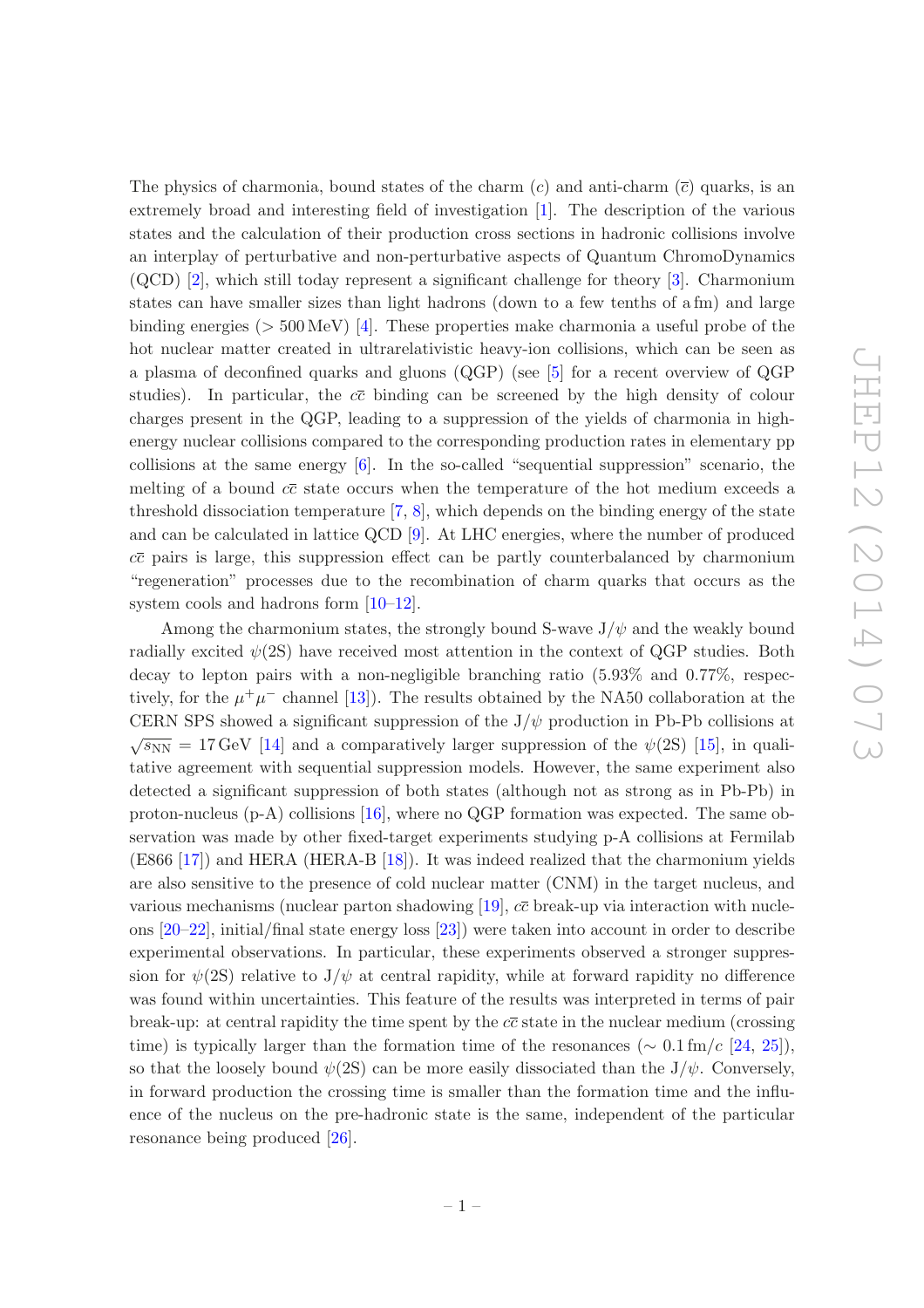More generally, the study of charmonia in p-A collisions can be used as a tool for a quantitative investigation of the aforementioned processes, relevant in the context of studies of the strong interaction. Therefore, measurements at high energies are important to test our understanding of the various mechanisms. In particular, the pair break-up cross sections discussed above are expected to be strongly reduced due to the increasingly shorter time spent by the  $c\bar{c}$  pair in CNM. On the other hand, the other effects listed above (shadowing, energy loss) are not expected to depend on the final quantum numbers of the charmonium states. In such a situation, a similar suppression for the two charmonium states should be observed in high-energy p-A collisions.

In the context of comparative studies between the resonances, the PHENIX experiment at RHIC has recently published results on the  $\psi(2S)$  suppression at central rapidity for d-Au collisions at  $\sqrt{s_{NN}} = 200 \,\text{GeV}$  [\[27](#page-15-14)], by studying the nuclear modification factor  $R_{\text{dAu}}^{\psi(2S)}$  =  $dN_{\rm dAu}^{\psi(2S)}/dy/(N_{\rm coll} \times dN_{\rm pp}^{\psi(2S)}/dy)$ , which corresponds to the ratio of the production yields in d-Au and pp at the same energy, normalized by the number of nucleon-nucleon collisions in d-Au. The ratio of the nuclear modification factors  $R_{\text{dAu}}^{\psi(2S)}/R_{\text{dAu}}^{J/\psi}$  is found to be smaller than 1, and strongly decreasing from peripheral to central d-Au events. The observation of a  $\psi(2S)$  suppression stronger than that of the  $J/\psi$  is in contrast to the expectation of a similar suppression as described above. Data from the LHC can be useful to shed further light on this observation, as nuclear crossing times [\[25](#page-15-12)] may be as low as  $10^{-4}$  fm/c for charmonium production at forward rapidity, implying a negligible influence of pair break-up processes and, in more general terms, to test our understanding of charmonium propagation in CNM.

In this Letter, we present the first measurement of inclusive  $\psi(2S)$  production in  $\sqrt{s_{NN}}$  = 5.02 TeV p-Pb collisions at the LHC, carried out by the ALICE Collaboration, and we compare the results with those for  $J/\psi$ . The resonances were measured in the dimuon decay channel using the Muon Spectrometer (MS) [\[28](#page-15-15)], which covers the pseudorapidity range  $-4 < \eta_{\text{lab}} < -2.5$ . The other detectors involved in this analysis are: (i) the two innermost layers of the Inner Tracking System (Silicon Pixel Detectors, SPD), used for the determination of the primary vertex of the interaction and covering  $|\eta_{\rm lab}| < 2.0$  (first layer) and  $|\eta_{\rm lab}| < 1.4$  (second layer) [\[29](#page-16-0)]; (ii) the two VZERO scintillator hodoscopes, used mainly for triggering purposes and covering  $-3.7 < \eta_{\text{lab}} < -1.7$  and  $2.8 < \eta_{\text{lab}} < 5.1$  [\[30\]](#page-16-1); (iii) the Zero Degree Calorimeters (ZDC), at 112.5 m from the interaction point [\[31](#page-16-2)], used to remove collisions outside the nominal timing of the LHC bunches. Details of the ALICE experimental setup are provided elsewhere [\[32](#page-16-3)].

Due to the LHC design, the colliding beams have different energies per nucleon  $(E_{\rm p} =$  $4 \text{ TeV}, E_{\text{Pb}} = 1.58 \cdot A_{\text{Pb}} \text{ TeV}, \text{ where } A_{\text{Pb}} = 208 \text{ is the mass number of the Pb nucleus}.$  As a consequence, the centre of mass of the nucleon-nucleon collision is shifted by  $\Delta y = 0.465$ with respect to the laboratory frame in the direction of the proton beam. Data were taken in two configurations, by inverting the sense of the orbits of the two beams. In this way, both forward  $(2.03 < y_{\rm cms} < 3.53)$  and backward  $(-4.46 < y_{\rm cms} < -2.96)$  centre of mass rapidities were covered, with the positive rapidity defined by the direction of the proton beam. We refer to the two data samples as p-Pb and Pb-p respectively. The integrated luminosities for the two data samples are  $L_{\text{int}}^{\text{pPb}} = 5.01 \pm 0.19 \text{ nb}^{-1}$  and  $L_{\text{int}}^{\text{Pbp}} = 5.81 \pm 0.20 \text{ nb}^{-1}$  [\[33\]](#page-16-4).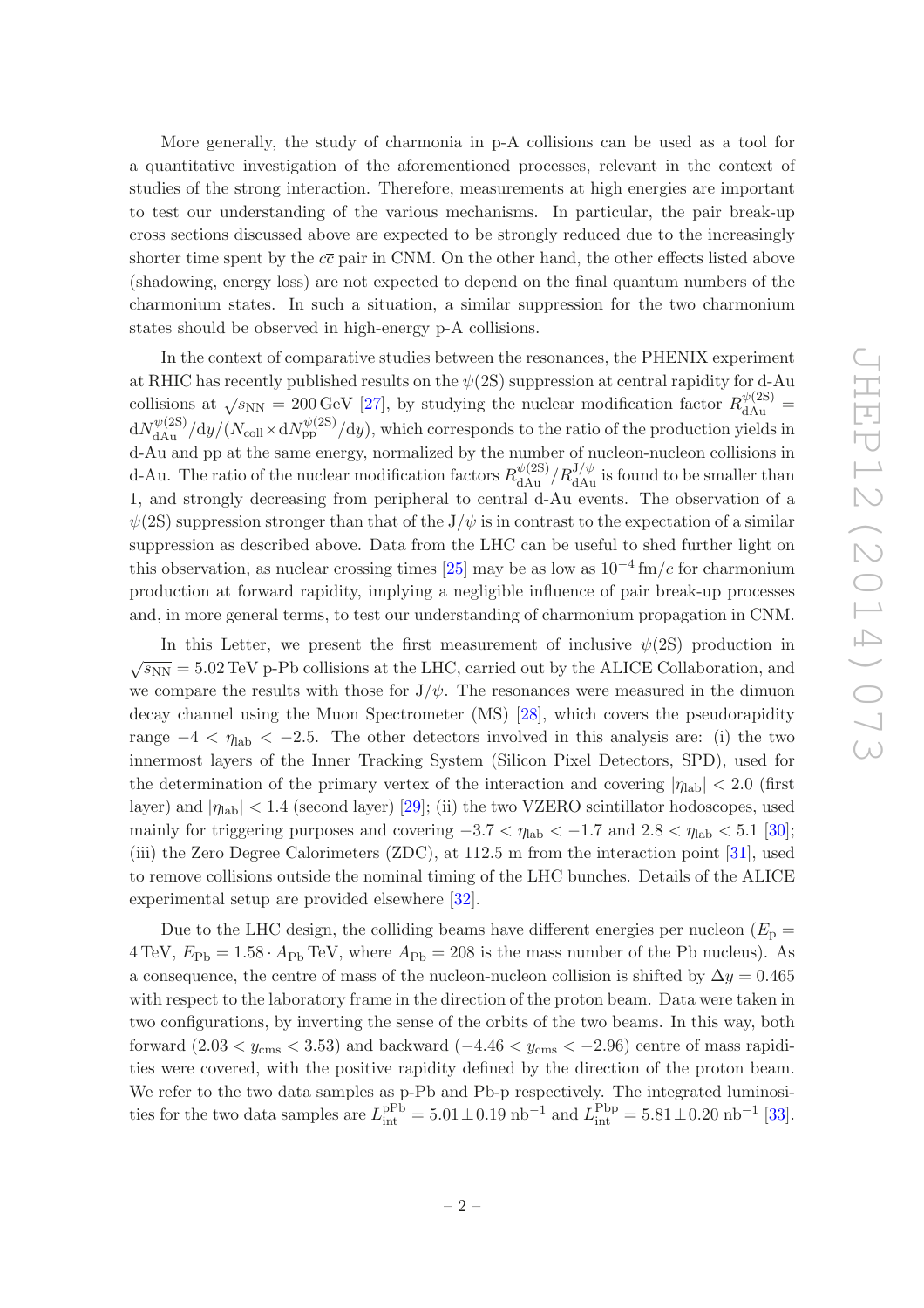Data were collected with a dimuon trigger, defined as the coincidence of the minimumbias (MB) condition with the detection of two opposite-sign muon candidates in the trigger system of the MS. The MB condition is a coincidence between signals in the two VZERO hodoscopes and has  $> 99\%$  efficiency for non-single diffractive events [\[34](#page-16-5)]. For the muon candidates, a transverse momentum  $p_{T,\mu} = 0.5 \,\text{GeV}/c$  trigger threshold is applied. The effect of this threshold is not sharp, and the single muon trigger efficiency reaches its plateau value ( $\sim 96\%$ ) for  $p_{\rm T,\mu} \sim 1.5 \,\text{GeV}/c$ . The offline event selection, the muon reconstruction and identification criteria and the kinematic cuts applied at the single and dimuon levels are identical to those described in [\[35\]](#page-16-6). In addition, a cut on the transverse distance from the primary vertex of each of the reconstructed muon tracks, weighted with its momentum (pDCA), was performed. Tracks with  $pDCA > 6 \times \sigma_{pDCA}$  were rejected. The quantity  $\sigma_{pDCA}$  is the pDCA resolution, which is obtained from data, taking into account the resolution on track momentum and slope [\[36\]](#page-16-7). Such a track cut reduces the background continuum by a few percent without affecting the resonances.

The extraction of the resonance signals is carried out by means of a fit to the dimuon invariant mass spectrum, as illustrated in figure [1](#page-4-0) for the two rapidity ranges under study. The  $J/\psi$  and  $\psi(2S)$  line shapes are described either by Crystal Ball (CB) functions [\[37\]](#page-16-8), with asymmetric tails on both sides of the peak, or by pseudo-Gaussian functions [\[38\]](#page-16-9). The parameters of the resonance shapes are obtained by means of a Monte-Carlo (MC) simulation. Pure  $J/\psi$  and  $\psi(2S)$  signal samples are generated, and then tracked and reconstructed in the experimental setup with the same procedure applied to real data. The choice of the MC kinematic distributions of charmonia is discussed below when introducing the acceptance calculation. Due to the large signal to background ratio (S/B) in the  $J/\psi$ mass region and in order to account for small deviations of the mass ( $\sim$ 0.1%) and width (∼10%) between MC and data, the corresponding parameters are left free in the fit. For the  $\psi(2S)$ , due to the less favourable  $S/B$ , the mass and widths are constrained by those for the  $J/\psi$  using the following relations, which involve the corresponding MC quantities:  $m_{\psi(2S)} = m_{J/\psi} + (m_{\psi(2S)}^{\text{MC}} - m_{J/\psi}^{\text{MC}})$  and  $\sigma_{\psi(2S)} = \sigma_{J/\psi} \cdot (\sigma_{\psi(2S)}^{\text{MC}}/\sigma_{J/\psi}^{\text{MC}})$ . Alternative values of the  $\psi(2S)$  mass resolution have also been tested, allowing the ratio  $(\sigma_{\psi(2S)}^{\text{MC}}/\sigma_{J/\psi}^{\text{MC}})$  to vary within 10% [\[36](#page-16-7)]. Finally, the parameters of the asymmetric tails, which can hardly be constrained by the data, are kept fixed to their MC values. Additional sets of tails, obtained from the MC, but sampling the  $y_{\rm cms}$  and  $p_{\rm T}$  phase space, have also been tested. The dependence of the extracted  $J/\psi$  and  $\psi(2S)$  yields on the variation of the tails and on the  $\psi(2S)$ mass resolution is included in the systematic uncertainty on the signal extraction. The background continuum under the resonances is parameterized by empirical shapes, using a polynomial times an exponential function or a Gaussian having a width increasing with mass. In order to assess the systematic uncertainty on signal extraction, fits with various combinations of the signal and background shapes are performed, and the start/end point of the fit range is also varied. The raw  $\psi(2S)$  yields and their statistical uncertainty is finally obtained as the average of the results of the various fits performed, while the systematic uncertainty is calculated as the root-mean-square (RMS) of their distribution. This results in  $N_{\rm pPb}^{\psi(2S)} = 1069 \pm 130 \pm 102$  and  $N_{\rm Pbp}^{\psi(2S)} = 697 \pm 111 \pm 65$ , where the first uncertainty is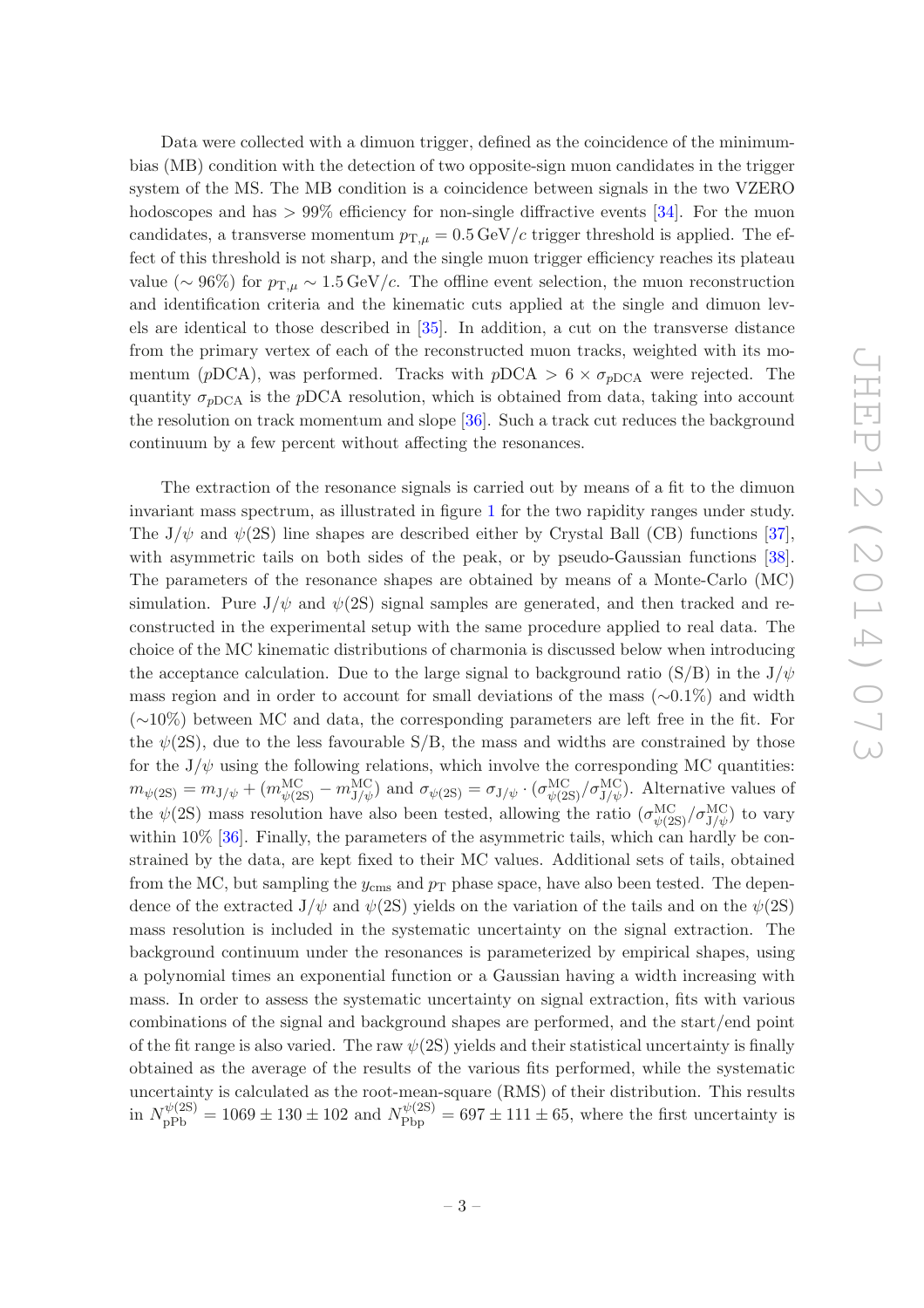

<span id="page-4-0"></span>Figure 1. Opposite-sign dimuon invariant mass spectra for the p-Pb (left) and Pb-p (right) data samples, together with the result of a fit. For the fits shown here, Crystal Ball functions (shown as dashed lines) and a variable-width Gaussian have been used for the resonances and the background, respectively. The  $\chi^2$ /ndf refers to the goodness of the signal and background combined fit in the displayed mass range.

statistical and the second is systematic. The  $\psi(2S)$  mass resolution extracted from the fits is ∼70 MeV/ $c^2$ . As a cross-check, an alternative approach for signal extraction, based on event counting, was also tested. More precisely, after fitting the invariant mass distribution and subtracting the background contribution, the number of  $\psi(2S)$  was obtained by integrating the background subtracted spectrum in the region  $3.5 < m_{\mu\mu} < 3.8 \,\text{GeV}/c^2$ . Corrections, based on the signal fitting functions, were applied to the measured number of counts to account for the fraction of  $\psi$ (2S) outside of the integration region (∼15%) and for the number of J/ $\psi$  falling inside the  $\psi(2S)$  mass range ( $\sim 8\%$ ). The results were found to be stable within 1% with respect to 0.1 GeV/ $c^2$  variations of the integration region. The number of  $J/\psi$  and  $\psi(2S)$  extracted in this way are also in excellent agreement (i.e., well within the systematic uncertainties) with respect to the  $N_{\rm pPb}^{\psi(2S)}$  and  $N_{\rm Pbp}^{\psi(2S)}$  values quoted above.

The acceptance times efficiency values  $(A \times \epsilon)$  for the  $\psi(2S)$  were evaluated using MC simulations in a similar way as detailed in [\[35](#page-16-6)] for the J/ $\psi$ . The input  $p_T$  distributions were obtained from those used for the J/ $\psi$  [\[35](#page-16-6)], scaled such that  $\langle p_T \rangle_{pPb,5.02 \text{ TeV}}^{\psi(2S)}$  $\langle p_T \rangle_{\text{pPb},5.02 \text{TeV}}^{J/\psi} \times (\langle p_T \rangle_{\text{pp},7 \text{TeV}}^{b/2S)} / \langle p_T \rangle_{\text{pp},7 \text{TeV}}^{J/\psi}$ , and using the  $\sqrt{s} = 7 \text{TeV}$  pp values from LHCb [\[39,](#page-16-10) [40\]](#page-16-11) obtained in the slightly larger range  $2 < y_{\rm cms} < 4.5$ . The input y distributions were obtained from those used for the  $J/\psi$  assuming a scaling of the widths with  $y_{\text{max}}^{\psi(2S)} / y_{\text{max}}^{J/\psi}$ , where  $y_{\text{max}}^i = \log(\sqrt{s/m_i})$  is the maximum rapidity for the resonance i at the  $\sqrt{s}$  value under study. An unpolarized distribution for the  $\psi(2S)$  was assumed, according to the results obtained in pp collisions at  $\sqrt{s}$  = 7 TeV by the CMS and LHCb experi-ments [\[41](#page-16-12), [42](#page-16-13)]. The systematic uncertainty for the  $\psi(2S)$  acceptance was calculated as the maximum spread of the values obtained by assuming as alternative input distributions those used for the  $J/\psi$  itself and amounts to 1.8% (2.5%) for p-Pb (Pb-p).

The efficiency of the tracking and trigger detectors of the MS was taken into account in the MC simulations by means of a map of dead channels (tracking) and by building efficiency tables for the detector elements (trigger). The evolution of the detector performance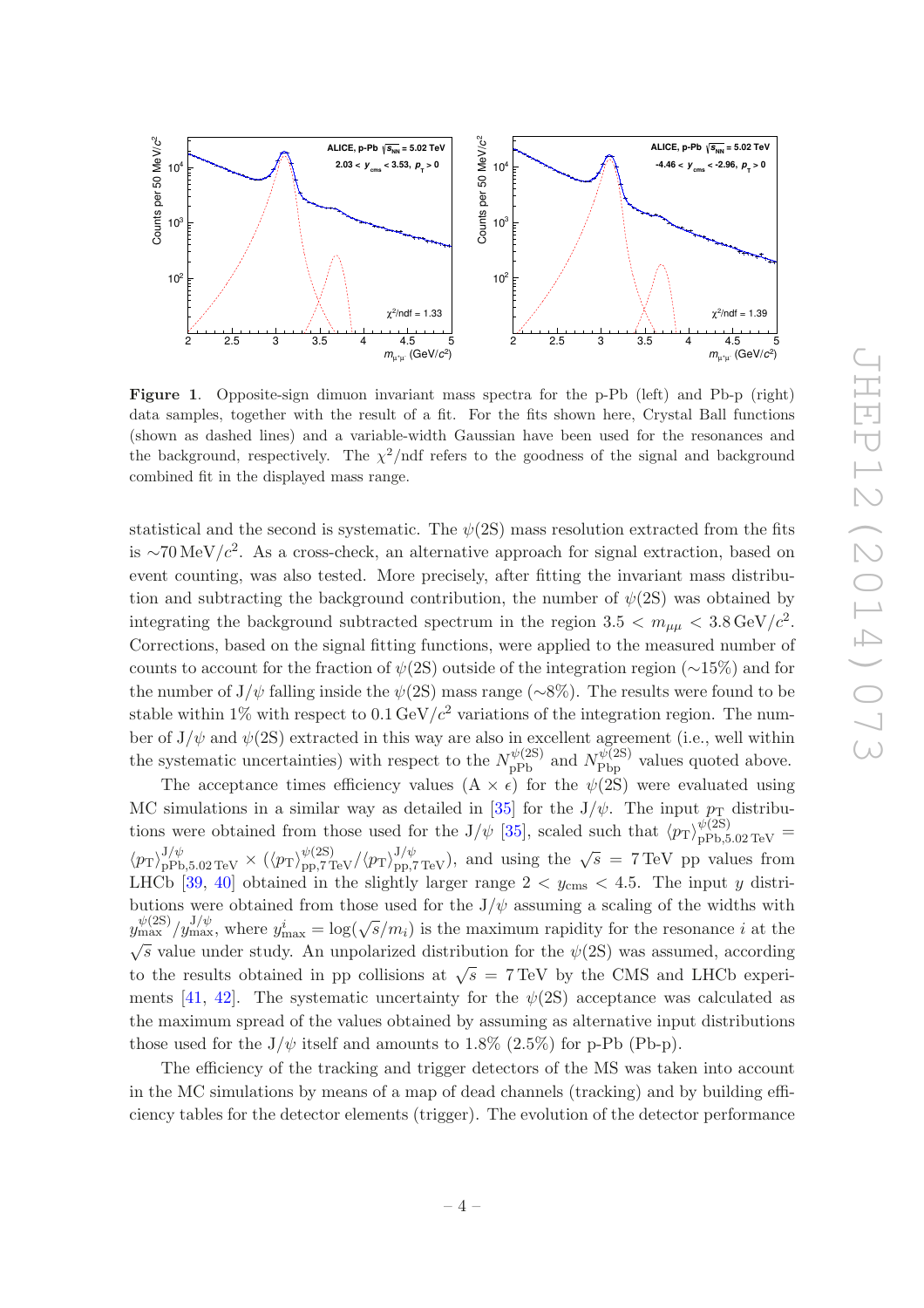throughout the data taking was followed in the MC, by generating a number of events which is proportional to the run-by-run number of dimuon triggers, in order to properly weight the detector conditions over the entire data taking. The systematic uncertainties on the efficiencies were obtained with algorithms based on real data, with the same procedure adopted in [\[35](#page-16-6)], and they are identical for  $J/\psi$  and  $\psi(2S)$ . A small uncertainty related to the efficiency of the matching between tracking and triggering information was also included [\[35\]](#page-16-6).

The p<sub>T</sub>-integrated A  $\times \epsilon$  values for  $\psi(2S)$  production, obtained with this procedure, are  $0.270 \pm 0.014$  (p-Pb) and  $0.184 \pm 0.013$  (Pb-p), where the lower value for Pb-p is mainly due to a smaller detector efficiency in the corresponding data taking period, related to a worse detector performance. The quoted uncertainties are systematic and are obtained as the quadratic sum of the uncertainties on MC input, tracking, triggering and matching efficiencies. The statistical uncertainties are negligible.

The cross section times the branching ratio B.R. $(\psi(2S) \rightarrow \mu\mu)$  for inclusive  $\psi(2S)$ production in p-Pb collisions (and similarly for Pb-p) is:

$$
B.R._{\psi(2S)\to\mu^+\mu^-}\cdot\sigma_{pPb}^{\psi(2S)} = \frac{N_{\psi(2S)\to\mu\mu}^{\text{cor}}}{L_{\text{int}}^{pPb}}
$$
(1)

where  $N^{\text{cor}}_{\psi(2S)\to\mu\mu}$  is the number of  $\psi(2S)$  corrected for  $A \times \epsilon$ , and  $L^{\text{pPb}}_{\text{int}}$  is the integrated luminosity, calculated as  $N_{\text{MB}}/\sigma_{\text{pPb}}^{\text{MB}}$ .  $N_{\text{MB}}$  is the number of MB events, obtained as the number of dimuon triggers divided by the probability of having a triggered dimuon in a MB event. The  $N_{\text{MB}}$  numerical values and uncertainties are the same as those quoted in [\[35\]](#page-16-6). The cross sections for the occurrence of the MB condition,  $\sigma_{\rm pPb}^{\rm MB}$ , are measured in a vdM scan [\[33](#page-16-4)] to be  $2.09 \pm 0.07$  b for the p-Pb configuration and  $2.12 \pm 0.07$  b for the Pb-p one. The luminosity is also independently determined by means of a second luminosity signal, as described in  $[33]$ . The two measurements differ by at most  $1\%$  throughout the whole data-taking period and such a value is quadratically added to the luminosity uncertainty. The  $\psi(2S)$  cross section values are:

$$
B.R. \cdot \sigma_{\text{pPb}}^{\psi(2S)}(2.03 < y_{\text{cms}} < 3.53) = 0.791 \pm 0.096(\text{stat.}) \pm 0.091(\text{syst.uncorr.}) \pm 0.013(\text{syst.corr.}) \,\,\mu\text{b}
$$
\n
$$
B.R. \cdot \sigma_{\text{pbp}}^{\psi(2S)}(-4.46 < y_{\text{cms}} < -2.96) = 0.653 \pm 0.104(\text{stat.}) \pm 0.080(\text{syst.uncorr.}) \pm 0.010(\text{syst.corr.}) \,\,\mu\text{b}
$$

The systematic uncertainties for the  $\psi$ (2S) cross section measurement are obtained as the quadratic sum of the various contributions listed in table [1.](#page-6-0) The splitting between uncorrelated and correlated sources is also summarized there. The corresponding values for the  $J/\psi$  can be found in [\[35](#page-16-6)].

The study of the cross section ratio between  $\psi(2S)$  and J/ $\psi$ , and the comparison of this ratio between different systems, offers a powerful tool to investigate nuclear effects on charmonium production. In addition, several systematic uncertainties cancel, or are significantly reduced, when studying such ratios. In particular, in the present analysis, the tracking, trigger and matching efficiencies, as well as the normalization-related quantities, cancel out. For the MC input, the fraction of the uncertainty related to the choice of the  $J/\psi$  kinematical distribution [\[35\]](#page-16-6) cancels in the cross section ratios, and the remaining 1%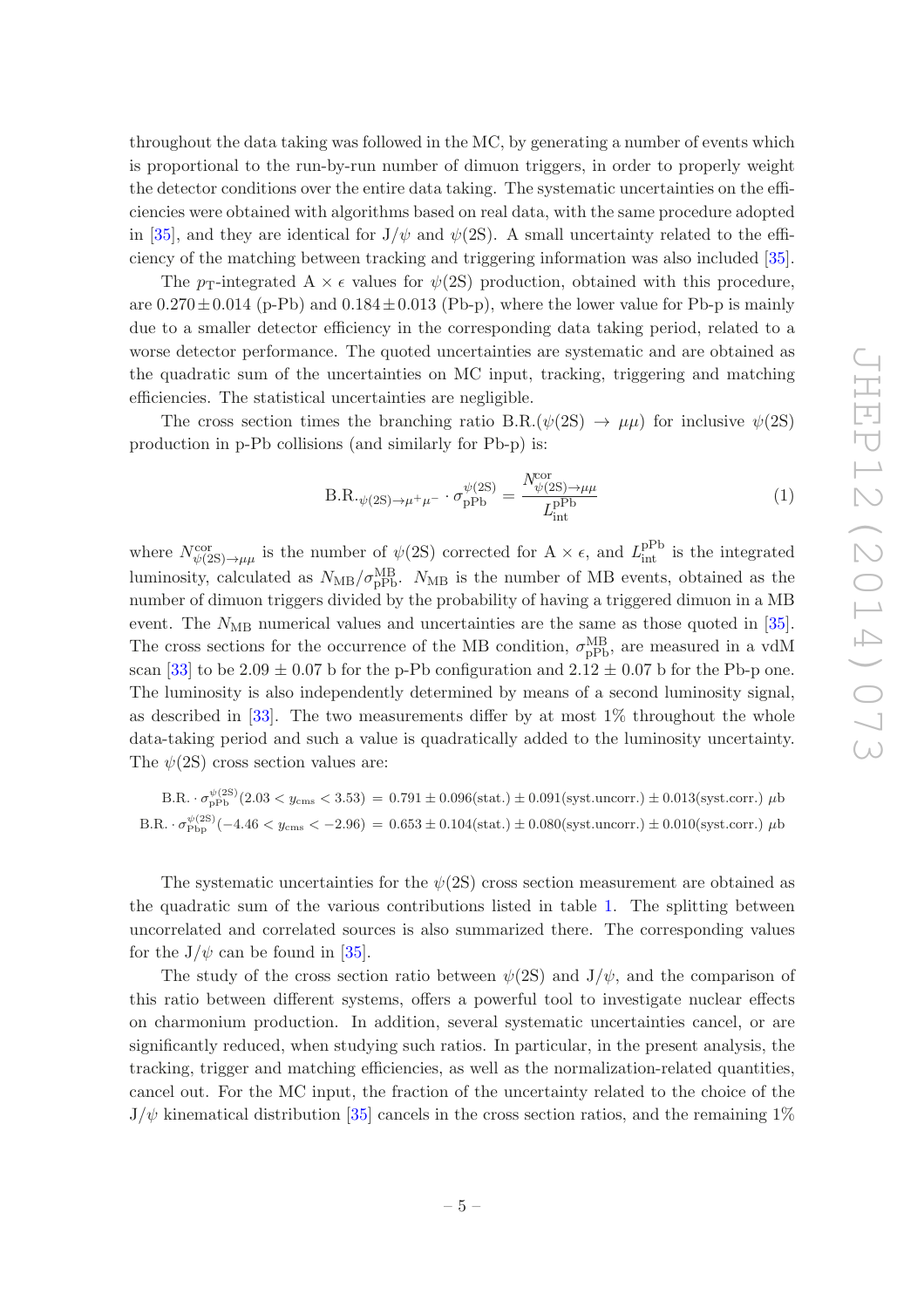|                          | $B.R.\sigma_{nPh}^{\psi(2S)}$ | $B.R.\sigma_{\rm phn}^{\psi(2S)}$ |
|--------------------------|-------------------------------|-----------------------------------|
| Tracking efficiency      |                               |                                   |
| Trigger efficiency       | $2.8(2-3.5)$                  | $3.2(2-3.5)$                      |
| Signal extraction        | $9.5(8-11.9)$                 | $9.3(8.6 - 12.7)$                 |
| MC input                 | $1.8(1.5-1.5)$                | $2.5(1.5 - 1.7)$                  |
| Matching efficiency      |                               |                                   |
| $L_{\rm int}$ (uncorr.)  | 3.4                           | 3.1                               |
| $L_{\rm int}(\rm corr.)$ | 1.6                           | 1.6                               |

<span id="page-6-0"></span>**Table 1.** Systematic uncertainties (in percent) affecting the measurement of inclusive  $\psi(2S)$  cross sections. The  $L_{int}$  uncertainties are splitted in two components, respectively uncorrelated and correlated between p-Pb and Pb-p, as detailed in [\[33](#page-16-4)]. All the other uncertainties are uncorrelated between forward and backward rapidity. Uncertainties refer to  $p_T$ -integrated quantities and, where they depend on  $p<sub>T</sub>$ , the corresponding maximum and minimum values are also quoted. The efficiency-related uncertainties refer to muon pairs.

(2%) uncertainty for p-Pb (Pb-p) is assigned to this source. Finally, the uncertainty on signal extraction is considered as uncorrelated between  $J/\psi$  and  $\psi(2S)$ , and its value for the cross section ratios amounts to 10% for both p-Pb and Pb-p. The resulting values are:

$$
\frac{\text{B.R.}_{\psi(2\text{S})\to\mu^{+}\mu^{-}}\sigma^{\psi(2\text{S})}}{\text{B.R.}_{\text{J}/\psi\to\mu^{+}\mu^{-}}\sigma^{\text{J}/\psi}}(2.03 < y_{\text{cms}} < 3.53) = 0.0154 \pm 0.0019(\text{stat.}) \pm 0.0015(\text{syst.})
$$
\n
$$
\frac{\text{B.R.}_{\psi(2\text{S})\to\mu^{+}\mu^{-}}\sigma^{\psi(2\text{S})}}{\text{B.R.}_{\text{J}/\psi\to\mu^{+}\mu^{-}}\sigma^{\text{J}/\psi}}(-4.46 < y_{\text{cms}} < -2.96) = 0.0116 \pm 0.0018(\text{stat.}) \pm 0.0011(\text{syst.})
$$

In figure [2](#page-7-0) we compare these ratios with the corresponding ALICE results for pp collisions [\[36](#page-16-7)], obtained in slightly different centre of mass energy and rapidity regions,  $\sqrt{s}$  $= 7 \text{ TeV}, 2.5 < |y| < 4$ , as no LHC pp results are available in the same kinematic conditions of proton-nucleus collisions. The pp ratios are significantly higher than those for p-Pb and Pb-p, which are compatible within uncertainties.

The double ratio  $[\sigma_{\psi(2S)}/\sigma_{J/\psi}]_{\text{pPb}}/[\sigma_{\psi(2S)}/\sigma_{J/\psi}]_{\text{pp}}$  is a useful quantity to directly compare the relative suppression of the two states between various experiments. For this analysis, since the collision energy and the y-coverage of the  $p-Pb$  (Pb- $p$ ) and  $pp$  measurements are different, we have estimated the possible dependence of the  $\sigma^{\psi(2S)}/\sigma^{J/\psi}$  vs  $\sqrt{s}$  and y in pp collisions. We start from the empirical observation that this ratio is very similar at collider energies over a rather broad range of y and  $\sqrt{s}$ . In particular, from the LHCb data ( $\sqrt{s} = 7 \,\text{TeV}$ ,  $2 < y < 4.5$ ) [\[39](#page-16-10), [40](#page-16-11)] one gets 2.11% for the inclusive ratio integrated over  $p_T$ , while the corresponding value from CDF data ( $p\bar{p}$  at  $\sqrt{s} = 1.96 \text{ TeV}$ ,  $|y| < 0.6$ ) [\[43\]](#page-16-14) is 2.05%, i.e., only 3% smaller (the latter quantity was obtained by extrapolating the CDF  $\psi(2S)$  measurement to  $p_T = 0$  with the phenomenological function  $f(p_T) = (p_T)/[1 + (p_T/a)^2]^b$  [\[44](#page-16-15)]. The LHCb result can be extrapolated to central rapidity at  $\sqrt{s} = 7$  TeV, assuming a Gaussian y-distribution for both resonances, with the width of the  $J/\psi$  distribution tuned directly on data [\[39\]](#page-16-10) and that for  $\psi(2S)$  obtained from the former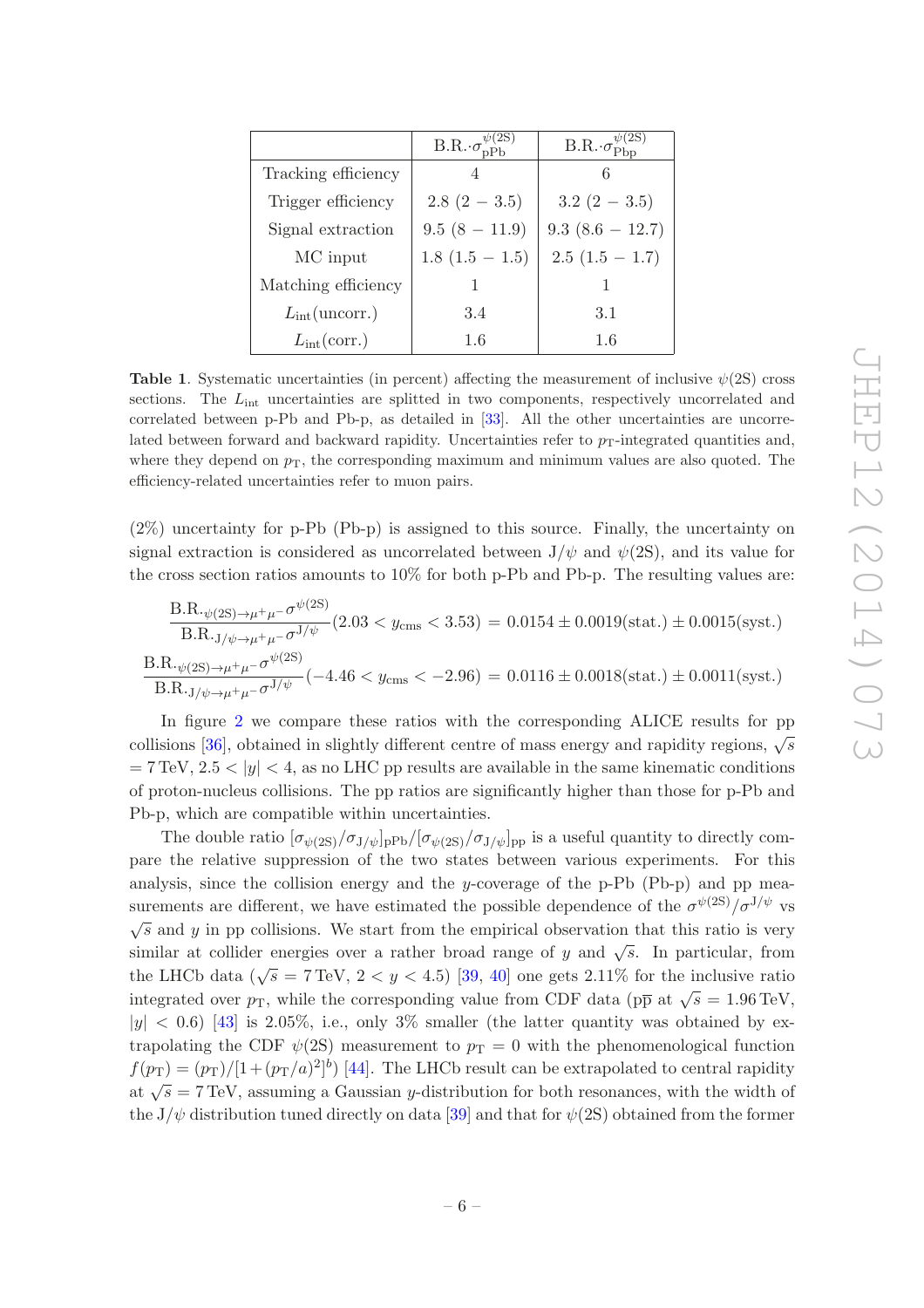

<span id="page-7-0"></span>**Figure 2**. The cross section ratios  $B.R._{\psi(2S) \to \mu^+\mu^-}\sigma^{\psi(2S)}/B.R._{J/\psi \to \mu^+\mu^-}\sigma^{J/\psi}$  for p-Pb and Pb-p collisions, compared with the corresponding pp results at  $\sqrt{s} = 7 \text{ TeV}$  [\[36\]](#page-16-7). The horizontal bars correspond to the width of the rapidity regions under study. The vertical error bars represent statistical uncertainties, the boxes correspond to systematic uncertainties.

assuming a scaling of the widths with  $y_{\text{max}}^{\psi(2S)} / y_{\text{max}}^{J/\psi}$ . The effect of this rescaling is small, leading to a 3% increase of the ratio. The central-rapidity ratio  $\sigma_{\psi(2S)}/\sigma_{J/\psi}$  at  $\sqrt{s} = 5.02 \,\text{TeV}$ is then obtained by means of an interpolation between the CDF and LHCb-rescaled values, assuming a linear dependence of the ratio vs  $\sqrt{s}$ . Finally, one can extrapolate the ratio to the p-Pb and Pb-p rapidity ranges by using for the  $J/\psi$  the Gaussian shape obtained with the interpolation procedure described in [\[45](#page-16-16)] and for the  $\psi(2S)$  the corresponding shape scaled with  $y_{\text{max}}^{\psi(2S)}$   $y_{\text{max}}^{J/\psi}$ . The difference between the measured value of  $\sigma_{\psi(2S)}/\sigma_{J/\psi}$  for  $\sqrt{s}$  $= 7 \,\text{TeV},\, 2 < y_\text{cms} < 4.5$  and the results of the interpolation procedure to  $\sqrt{s} = 5.02 \,\text{TeV},$ 2.03  $\lt y_{\rm cms}$   $\lt 3.53$  ( $-4.46 \lt y_{\rm cms}$   $\lt -2.96$ ) is -1.6% (-3.7%). When calculating the double ratio  $[\sigma_{\psi(2S)}/\sigma_{J/\psi}]_{\text{pPb}}/[\sigma_{\psi(2S)}/\sigma_{J/\psi}]_{\text{pp}}$ , we choose to use for pp the measured value at  $\sqrt{s}$  $= 7 \,\text{TeV}, 2.5 < y_{\text{cms}} < 4 \, [36]$  $= 7 \,\text{TeV}, 2.5 < y_{\text{cms}} < 4 \, [36]$  (rather than the interpolated one at  $\sqrt{s} = 5.02 \,\text{TeV}$ ) and to include a 8% systematic uncertainty on this quantity, i.e., about twice the maximum difference between the measured values of the ratio in pp and the results of the interpolation procedure. A similar uncertainty would be obtained using as an input for the calculation, instead of the LHCb data, the more recent pp result from ALICE on  $\sigma_{\psi(2S)}/\sigma_{J/\psi}$  [\[36](#page-16-7)].

The values of the double ratio are shown in figure [3,](#page-8-0) where they are also compared with the corresponding results obtained by the PHENIX experiment at  $\sqrt{s_{NN}} = 200 \,\text{GeV}$ , for  $|y| < 0.35$  [\[27](#page-15-14)]. When forming the double ratio, the systematic uncertainties on the pp ratio, including the 8% contribution described in the previous paragraph, are considered as correlated between forward and backward rapidity, while the other systematic uncertainties are treated as uncorrelated. The dominating contributions to the systematic uncertainty come from the signal extraction and from the interpolation procedure used for the pp cross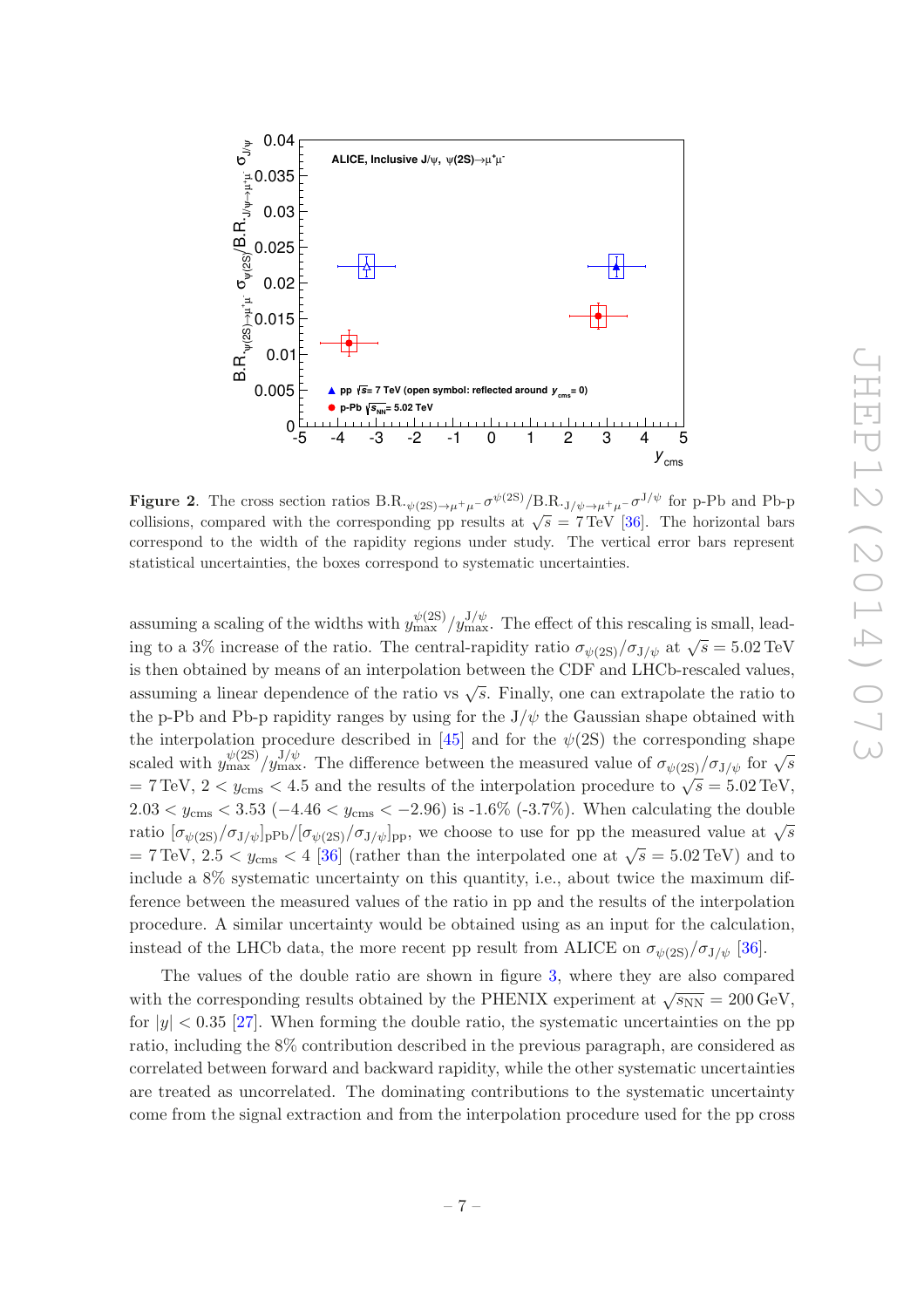

<span id="page-8-0"></span>**Figure 3.** Double ratios  $[\sigma_{\psi(2S)}/\sigma_{J/\psi}]_{\text{pPb}}/[\sigma_{\psi(2S)}/\sigma_{J/\psi}]_{\text{pp}}$  for p-Pb and Pb-p collisions, compared to the corresponding PHENIX result at  $\sqrt{s_{NN}} = 200 \,\text{GeV}$  [\[27\]](#page-15-14). The horizontal bars correspond to the width of the rapidity regions under study. For ALICE, the vertical error bars correspond to statistical uncertainties, the boxes to uncorrelated systematic uncertainties, and the shaded areas to correlated uncertainties. For PHENIX, the various sources of systematic uncertainties were combined in quadrature.

section. The ALICE results show that, compared to pp, the  $\psi(2S)$  is more suppressed than the  $J/\psi$  to a  $2.3\sigma$   $(4.1\sigma)$  level in p-Pb (Pb-p). The PHENIX result shows a similar feature, at a  $1.3\sigma$  level.

The suppression of charmonium states with respect to the corresponding pp yield can be quantified using the nuclear modification factor. For  $\psi(2S)$ ,  $R_{\rm pPb}^{\psi(2S)}$  is obtained by combining  $R_{\text{pPb}}^{J/\psi}$  [\[35](#page-16-6)] with the double ratio evaluated above:

<span id="page-8-1"></span>
$$
R_{\rm pPb}^{\psi(2S)} = R_{\rm pPb}^{\rm J/\psi} \cdot \frac{\sigma_{\rm pPb}^{\psi(2S)}}{\sigma_{\rm pPb}^{\rm J/\psi}} \cdot \frac{\sigma_{\rm pp}^{\rm J/\psi}}{\sigma_{\rm pp}^{\psi(2S)}}\tag{2}
$$

In figure [4,](#page-9-0)  $R_{\text{pPb}}^{\psi(2S)}$  is shown and compared with  $R_{\text{pPb}}^{J/\psi}$ . For the double ratios, the difference in the  $\sqrt{s}$  and y domains between p-Pb and pp is taken into account by the inclusion of the 8% systematic uncertainty described above. The other quoted uncertainties combine those from  $R_{\text{pPb}}^{J/\psi}$  [\[35](#page-16-6)] with those for the double ratio, avoiding a double counting of the  $J/\psi$  related uncertainties. Figure [4](#page-9-0) indicates that the  $\psi(2S)$  suppression is much stronger than for the J/ $\psi$  and reaches a factor ∼2 with respect to pp. The results are compared with theoretical calculations including either nuclear shadowing only [\[46](#page-16-17), [47\]](#page-16-18) or coherent energy loss, with or without a shadowing contribution [\[48](#page-17-0)]. For the former mechanism, the values correspond to calculations performed for the  $J/\psi$ . However, due to the relatively similar kinematic distributions of gluons that produce the  $c\bar{c}$  pair which will then hadronize to a  $J/\psi$  or a  $\psi(2S)$ , the shadowing effects are expected to be the same,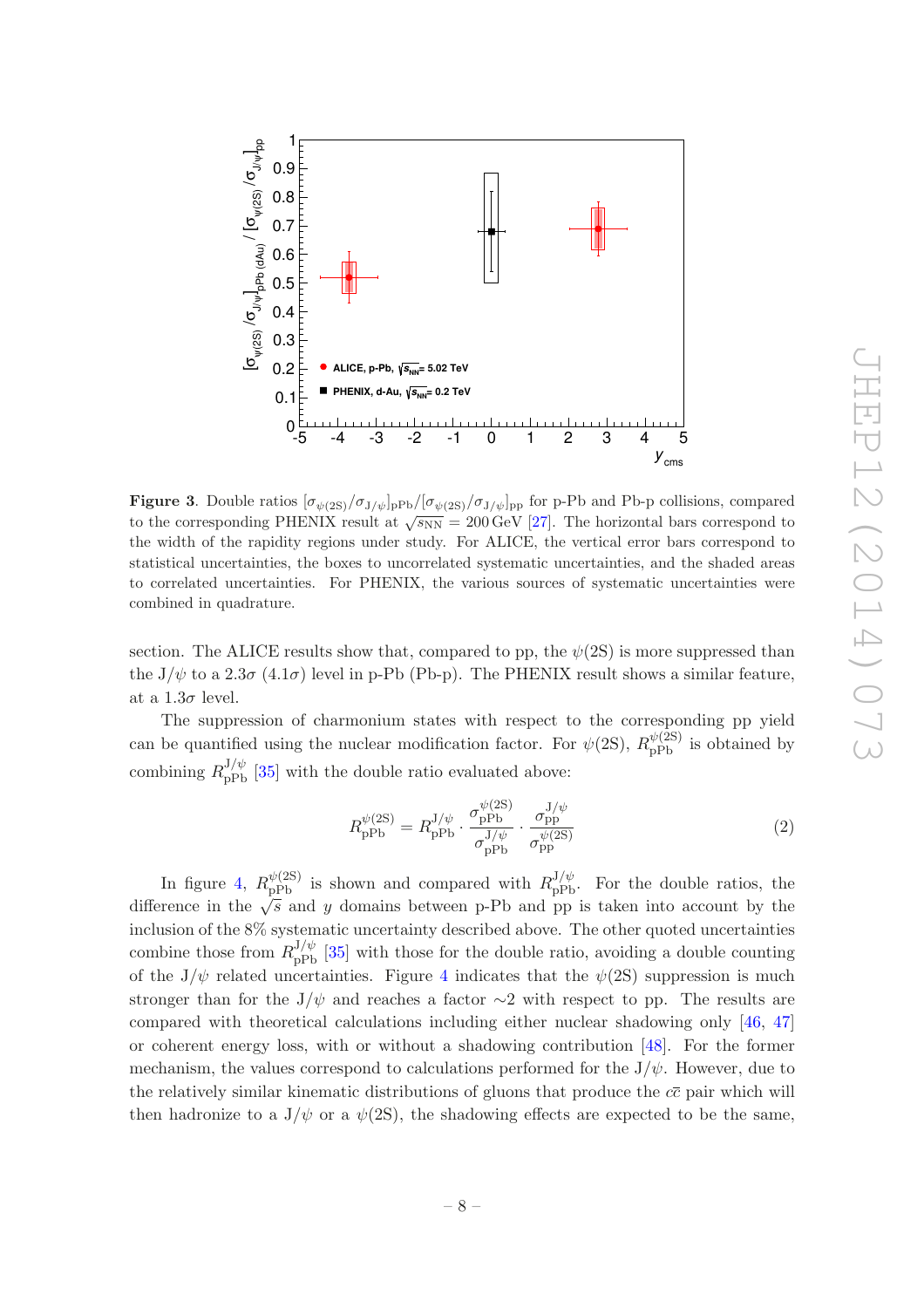

<span id="page-9-0"></span>**Figure 4.** The nuclear modification factor for  $\psi(2S)$ , compared to the corresponding quantity for  $J/\psi$  [\[35\]](#page-16-6). The horizontal bars correspond to the width of the rapidity regions under study. The vertical error bars correspond to statistical uncertainties, the boxes to uncorrelated systematic uncertainties, and the shaded areas to partially correlated uncertainties. The filled box on the right, centered on  $R_{\text{pPb}} = 1$ , shows uncertainties that are fully correlated between  $J/\psi$  and  $\psi(2S)$ . Model calculations tuned on  $J/\psi$ , and including nuclear shadowing [\[46,](#page-16-17) [47](#page-16-18)] and coherent energy loss [\[48](#page-17-0)] are also shown. The corresponding calculations for  $\psi(2S)$  produce identical values for the coherent energy loss mechanisms and a 2-3% larger result for nuclear shadowing and therefore are not shown.

within  $2-3\%$  [\[49,](#page-17-1) [50\]](#page-17-2), for the two charmonium states. No sensitivity to the final quantum numbers of the charmonium state is expected for coherent energy loss [\[51\]](#page-17-3), implying that the calculations shown in figure [4](#page-9-0) are valid for both resonances. As a consequence, all three models would predict an almost identical suppression for the  $\psi(2S)$  and the J/ $\psi$  over the full rapidity range, with negligible theoretical uncertainties. This prediction is in strong disagreement with our data and clearly indicates that other mechanisms must be invoked in order to describe the  $\psi(2S)$  suppression in proton-nucleus collisions.

The break-up cross section of the final state resonance due to interactions with CNM is expected to depend on the binding energy of the charmonium and such a mechanism would be a natural explanation for the larger suppression of  $\psi(2S)$ . However, this process becomes relevant only if the charmonium formation time  $\tau_f$  is smaller than the time  $\tau_c$  spent by the  $c\bar{c}$ pair inside the nucleus. One can evaluate the average proper time  $\tau_c$  spent in CNM as  $\tau_c$  =  $\langle L \rangle / (\beta_z \gamma)$  [\[25\]](#page-15-12), where  $\langle L \rangle$  is the average length of nuclear matter crossed by the pair, which can be calculated in the framework of the Glauber model [\[52\]](#page-17-4),  $\beta_z = \tanh y_{c\bar{c}}^{\text{rest}}$  is the velocity of the cc along the beam direction in the nucleus rest frame, and  $\gamma = E_{c\bar{c}}/m_{c\bar{c}}$ . For cc pairs in the charmonium mass range emitted at  $p_T = 0$  in the forward acceptance, one gets  $\tau_c \sim 10^{-4}$  fm/c, while the corresponding value at backward rapidity is  $\tau_c \sim 7 \cdot 10^{-2}$  fm/c. Estimates for the formation time  $\tau_f$  range between 0.05 and 0.15 fm/c [\[24](#page-15-11), [25\]](#page-15-12). In this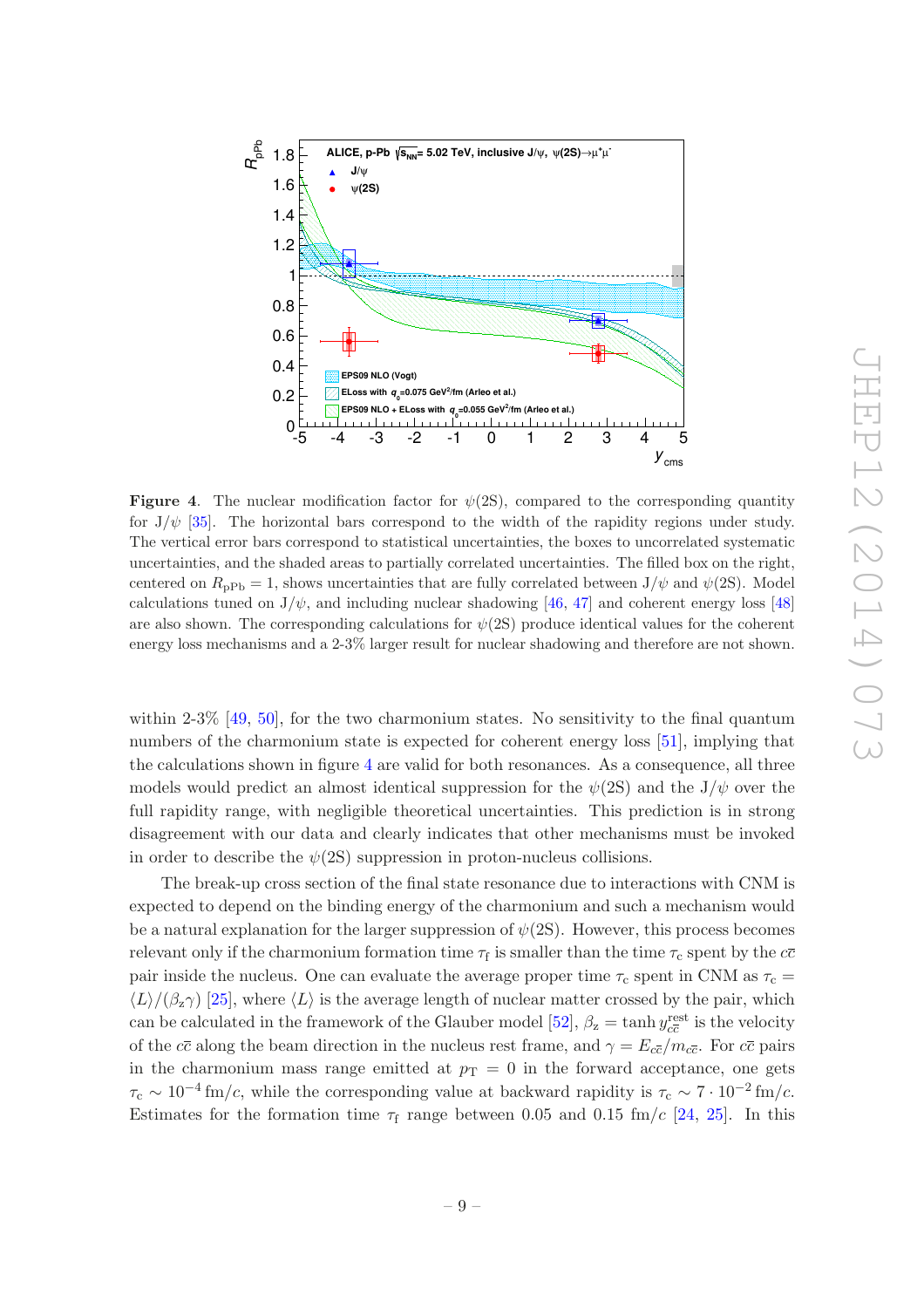

<span id="page-10-0"></span>Figure 5. Opposite-sign dimuon invariant mass spectra, in bins of transverse momentum, for the p-Pb and Pb-p data samples. For the fits shown here, Crystal Ball functions (shown as dashed lines) and a variable-width Gaussian have been used for the resonances and the background, respectively. The  $\chi^2$ /ndf refers to the goodness of the signal and background combined fit in the displayed mass range.

situation, no break-up effects depending on the final charmonium state should be expected at forward rapidity, and even for backward production one has at most  $\tau_f \sim \tau_c$  which would hardly accomodate the strong difference observed between  $\psi(2S)$  and  $J/\psi$  suppression. As a consequence, other final state effects should be considered, including the interaction of the  $c\bar{c}$  pair with the final state hadronic system created in the proton-nucleus collision.

The sizeable  $\psi(2S)$  statistics collected in proton-nucleus collisions allows for a differential study of the various observables as a function of  $p<sub>T</sub>$ , in the range  $0 < p<sub>T</sub> < 8 \text{ GeV}/c$ . We have chosen a transverse momentum binning which leads to similar relative statistical uncertainties in each bin over the  $p_T$  range covered. The analysis is carried out with the same procedure adopted for the integrated data samples. In particular, the systematic uncertainties are evaluated differentially in  $p<sub>T</sub>$ , and their range is also reported in table [1.](#page-6-0) In figure [5](#page-10-0) the invariant mass spectra for the various  $p<sub>T</sub>$  bins are shown, together with the result of the fits. In figure [6](#page-11-0) the differential cross sections at forward and backward rapidity are presented. The systematic uncertainties on signal extraction, MC input and efficiencies are considered as bin-to-bin uncorrelated. The  $L_{int}$  uncertainties are correlated between the various  $p<sub>T</sub>$  bins and partially correlated between p-Pb and Pb-p.

In figure [7](#page-12-0) we present the  $p_T$  dependence of the double ratio  $[\sigma_{\psi(2S)}/\sigma_{J/\psi}]_{\text{pPb}}/[\sigma_{\psi(2S)}/\sigma_{J/\psi}]_{\text{pp}}$ , with the p-Pb  $J/\psi$  cross sections taken from [\[35\]](#page-16-6) and the pp values from [\[36\]](#page-16-7). As for the integrated double ratio, the systematic uncertainties related to efficiencies and to normalizations cancel out for both proton-nucleus and pp, while the uncertainties on signal extraction and Monte-Carlo input are considered as uncorrelated. The 8% uncertainty related to the  $\sqrt{s}$  and y mismatch between the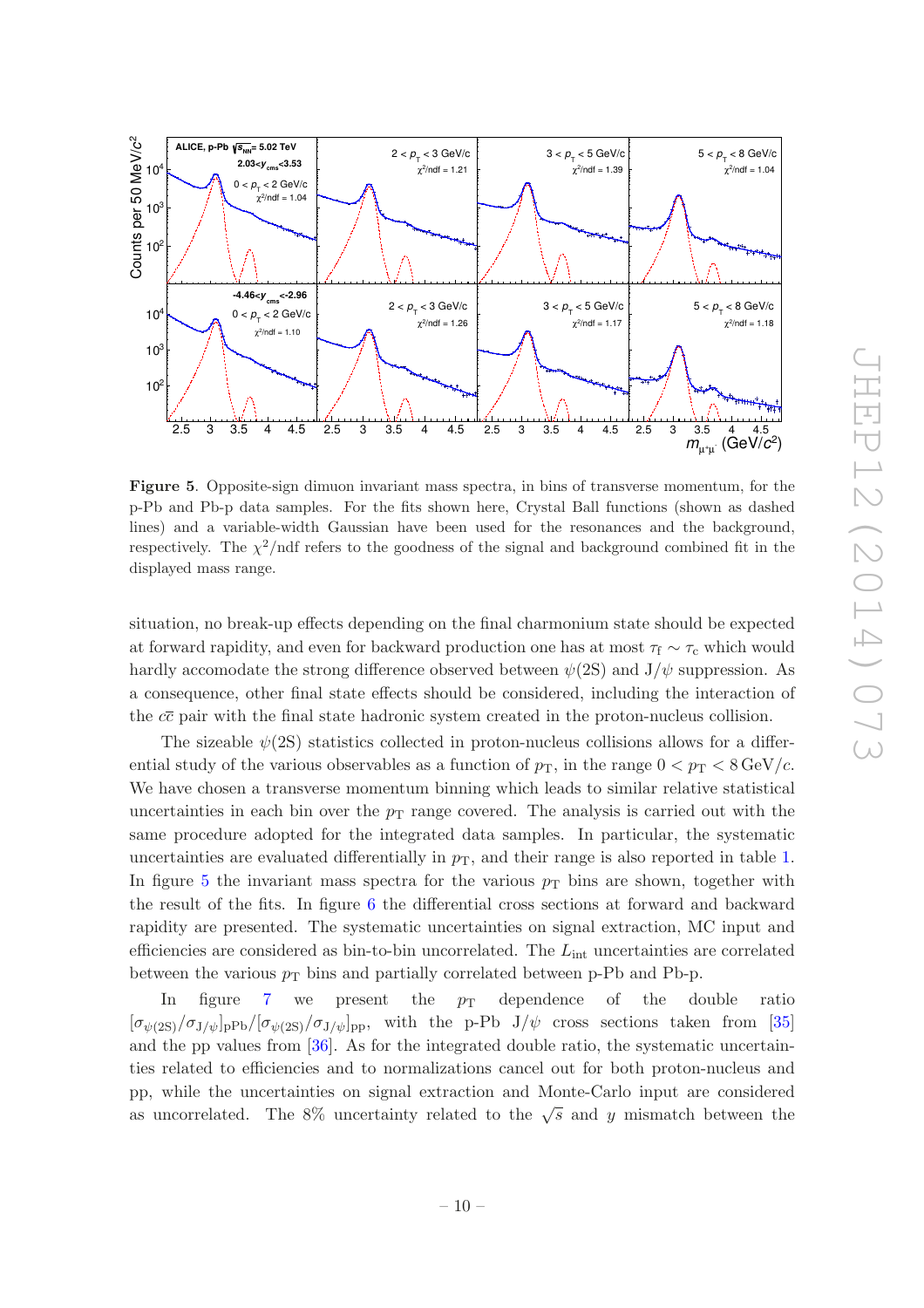

<span id="page-11-0"></span>**Figure 6.** The  $\psi(2S)$  differential cross sections B.R.  $d^2\sigma/dydp_T$  for p-Pb and Pb-p collisions. The horizontal bars correspond to the width of the transverse momentum bins. The vertical error bars correspond to the statistical uncertainties, the boxes to uncorrelated systematic uncertainties and the shaded areas to  $p_T$ -correlated uncertainties. A global 1.6% uncertainty applies to both p-Pb and Pb-p results. The points corresponding to negative y are slightly shifted in  $p<sub>T</sub>$  to improve visibility.

two systems is correlated as a function of  $p<sub>T</sub>$ , while the uncertainties on the ratio in pp collisions are correlated, for each  $p<sub>T</sub>$  bin, between forward and backward rapidity.

Finally, in figure [8](#page-12-1) the  $p_T$  dependence of the  $\psi(2S)$  nuclear modification factor, calcu-lated using eq. [\(2\)](#page-8-1), is presented and compared with the corresponding result for  $J/\psi$  [\[53\]](#page-17-5). The uncertainties are obtained with the procedure used in figure [4,](#page-9-0) and the results are compared to the same models quoted there.

Within uncertainties, no  $p<sub>T</sub>$  dependence of the double ratio can be seen, and consequently as a function of transverse momentum  $R_{\rm pPb}^{\psi(2S)}$  has qualitatively a similar shape as that exhibited by  $R_{\text{pPb}}^{J/\psi}$ , but systematically characterized by smaller values. Theoretical models, which in this case also yield the same prediction for  $J/\psi$  and  $\psi(2S)$ , are in fair agreement with  $J/\psi$  results, but clearly overestimate the  $\psi(2S)$  nuclear modification factor values.

It is interesting to note that different values of transverse momentum for the resonances correspond to different  $\tau_c$ , with the crossing times decreasing with increasing  $p_T$ . In particular, for backward production,  $\tau_c$  varies by about a factor 2, between ~0.07 (at  $p_T = 0$ ) and ~0.03 fm/c (at  $p_T = 8 \,\text{GeV}/c$ ). As a consequence, a larger fraction of  $c\bar{c}$  pairs may form the final resonance state inside CNM at low  $p<sub>T</sub>$ , and one might expect smaller values of the double ratio in that transverse momentum region due to the weaker binding energy of  $\psi(2S)$ . Although the results shown in figure [7](#page-12-0) could be suggestive of such a trend, no firm conclusion can be reached due to the current experimental uncertainties.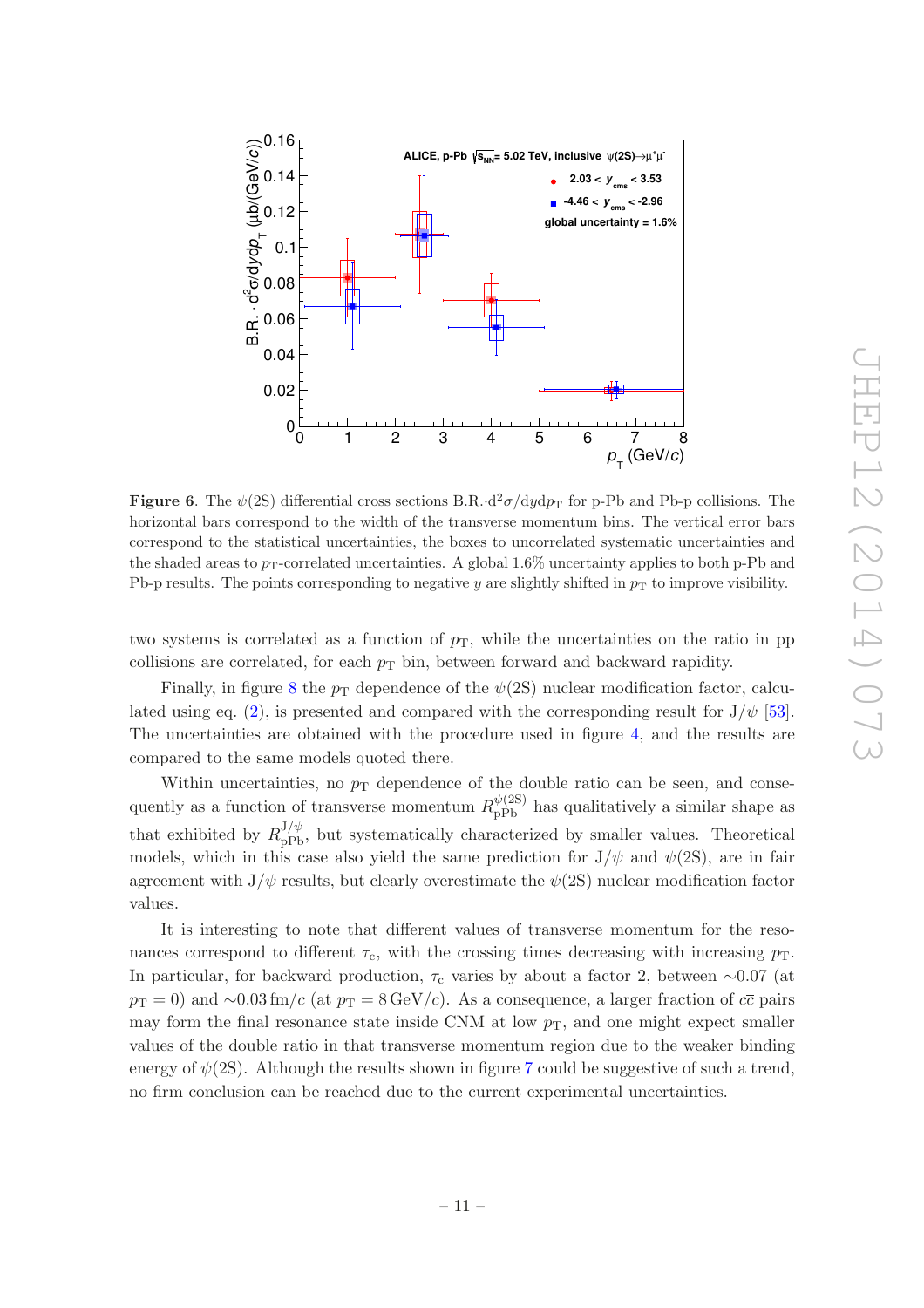

<span id="page-12-0"></span>**Figure 7.** The double ratio  $[\sigma_{\psi(2S)}/\sigma_{J/\psi}]_{\text{P}}$  [ $[\sigma_{\psi(2S)}/\sigma_{J/\psi}]_{\text{pp}}$  for p-Pb and Pb-p collisions, as a function of  $p<sub>T</sub>$ . The horizontal bars correspond to the width of the transverse momentum bins. The vertical error bars correspond to the statistical uncertainties, the boxes to uncorrelated systematic uncertainties and the shaded areas to correlated uncertainties. The points corresponding to negative y are slightly shifted in  $p<sub>T</sub>$  to improve visibility.



<span id="page-12-1"></span>**Figure 8.** The nuclear modification factor for  $\psi(2S)$ , compared to the corresponding quantity for  $J/\psi$  [\[53](#page-17-5)], as a function of  $p_T$ . Plots correspond to p-Pb (left) and Pb-p (right) collisions. The horizontal bars correspond to the width of the transverse momentum bins. The vertical error bars correspond to statistical uncertainties, the boxes to uncorrelated systematic uncertainties, and the shaded areas to partially correlated uncertainties. The filled box on the right, centered at  $R_{\text{nPh}} = 1$ , shows uncertainties that are fully correlated between  $J/\psi$  and  $\psi(2S)$ . For details on model comparisons, see the caption of figure [4.](#page-9-0)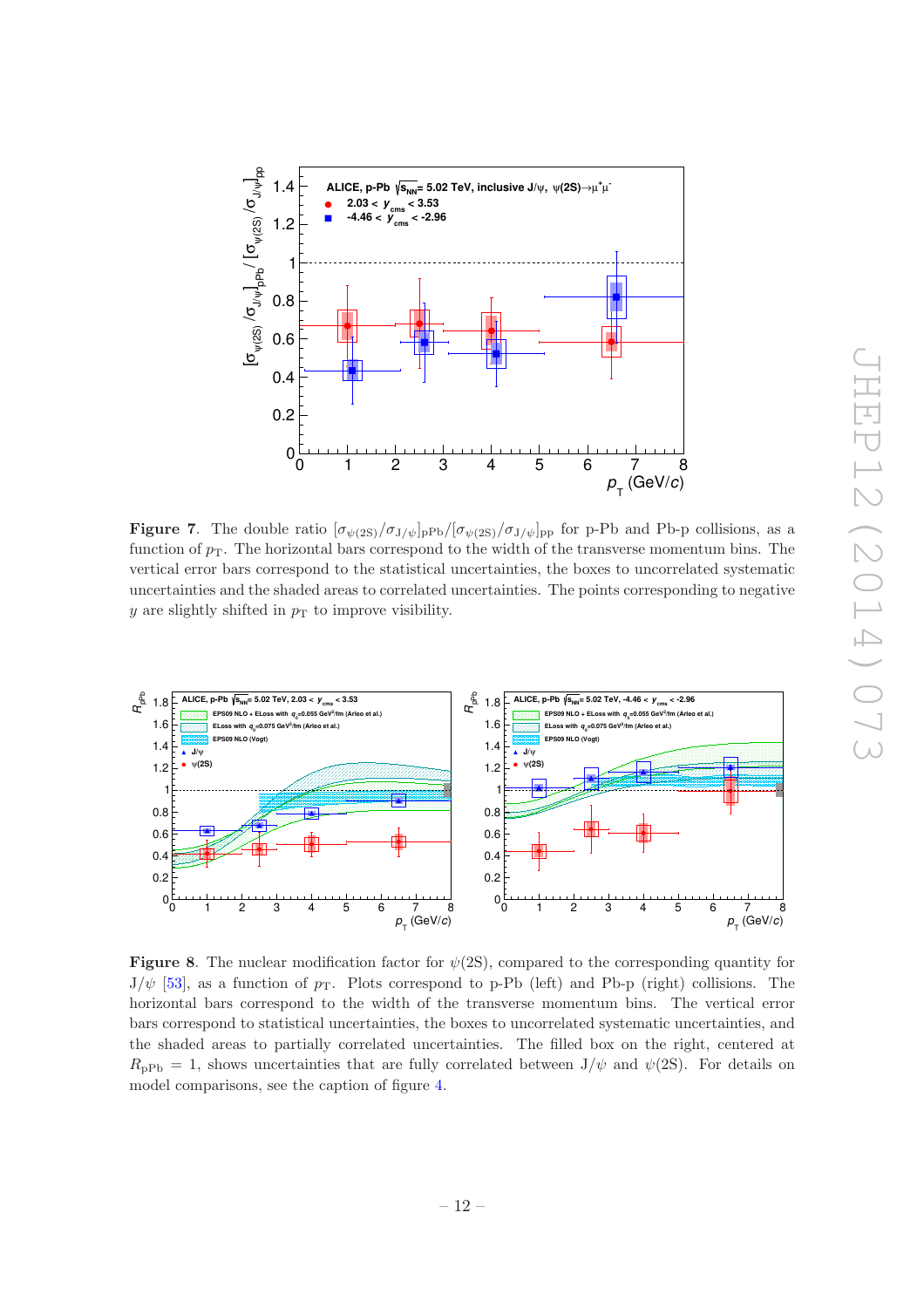In summary, we have presented results on inclusive  $\psi(2S)$  production in proton-nucleus collisions at the LHC. Measurements were performed with the ALICE Muon Spectrometer in the p-going  $(2.03 < y_{\rm cms} < 3.53)$  and Pb-going  $(-4.46 < y_{\rm cms} < -2.96)$  directions, and the production cross sections, the double ratios with respect to the  $J/\psi$  in p-Pb and pp and the nuclear modification factors were estimated. The results show that  $\psi(2S)$  is significantly more suppressed than  $J/\psi$  in both rapidity regions, and that no  $p_T$  dependence of this effect is found within uncertainties. This observation implies that initial state nuclear effects alone cannot account for the modification of the  $\psi(2S)$  yields, as also confirmed by the poor agreement of the  $\psi(2S)$  R<sub>pPb</sub> with models based on shadowing and/or energy loss. Final state effects, such as the pair break-up by interactions with cold nuclear matter, might in principle lead to the observed effect, but the extremely short crossing times for the  $c\bar{c}$  pair, in particular at forward rapidity, make such an explanation unlikely. Consequently, other final state effects should be considered, including the interaction of the  $c\bar{c}$  pair with the final state hadronic system created in the proton-nucleus collision.

#### Acknowledgments

The ALICE collaboration would like to thank all its engineers and technicians for their invaluable contributions to the construction of the experiment and the CERN accelerator teams for the outstanding performance of the LHC complex.

The ALICE collaboration acknowledges the following funding agencies for their support in building and running the ALICE detector: State Committee of Science, World Federation of Scientists (WFS) and Swiss Fonds Kidagan, Armenia, Conselho Nacional de Desenvolvimento Científico e Tecnológico (CNPq), Financiadora de Estudos e Projetos (FINEP), Fundação de Amparo à Pesquisa do Estado de São Paulo (FAPESP); National Natural Science Foundation of China (NSFC), the Chinese Ministry of Education (CMOE) and the Ministry of Science and Technology of China (MSTC); Ministry of Education and Youth of the Czech Republic; Danish Natural Science Research Council, the Carlsberg Foundation and the Danish National Research Foundation; The European Research Council under the European Community's Seventh Framework Programme; Helsinki Institute of Physics and the Academy of Finland; French CNRS-IN2P3, the 'Region Pays de Loire', 'Region Alsace', 'Region Auvergne' and CEA, France; German BMBF and the Helmholtz Association; General Secretariat for Research and Technology, Ministry of Development, Greece; Hungarian OTKA and National Office for Research and Technology (NKTH); Department of Atomic Energy and Department of Science and Technology of the Government of India; Istituto Nazionale di Fisica Nucleare (INFN) and Centro Fermi - Museo Storico della Fisica e Centro Studi e Ricerche "Enrico Fermi", Italy; MEXT Grant-in-Aid for Specially Promoted Research, Japan; Joint Institute for Nuclear Research, Dubna; National Research Foundation of Korea (NRF); CONACYT, DGAPA, México, ALFA-EC and the EPLANET Program (European Particle Physics Latin American Network) Stichting voor Fundamenteel Onderzoek der Materie (FOM) and the Nederlandse Organisatie voor Wetenschappelijk Onderzoek (NWO), Netherlands; Research Council of Norway (NFR); Polish Ministry of Science and Higher Education; Na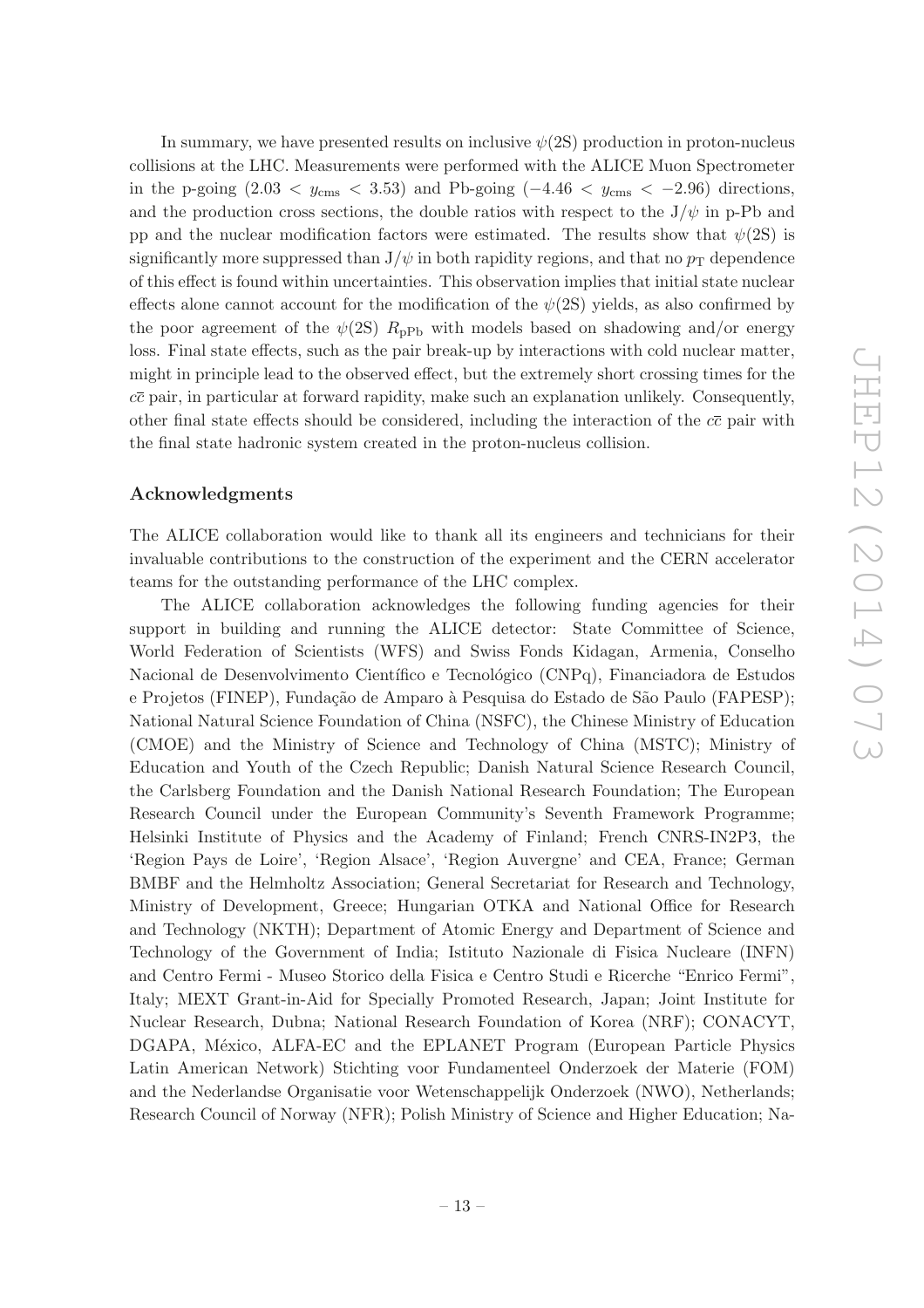tional Authority for Scientific Research - NASR (Autoritatea Natională pentru Cercetare Stiintifică - ANCS); Ministry of Education and Science of Russian Federation, Russian Academy of Sciences, Russian Federal Agency of Atomic Energy, Russian Federal Agency for Science and Innovations and The Russian Foundation for Basic Research; Ministry of Education of Slovakia; Department of Science and Technology, South Africa; CIEMAT, EELA, Ministerio de Economía y Competitividad (MINECO) of Spain, Xunta de Galicia (Consellería de Educación), CEADEN, Cubaenergía, Cuba, and IAEA (International Atomic Energy Agency); Swedish Research Council (VR) and Knut & Alice Wallenberg Foundation (KAW); Ukraine Ministry of Education and Science; United Kingdom Science and Technology Facilities Council (STFC); The United States Department of Energy, the United States National Science Foundation, the State of Texas, and the State of Ohio.

Open Access. This article is distributed under the terms of the Creative Commons Attribution License [\(CC-BY 4.0\)](http://creativecommons.org/licenses/by/4.0/), which permits any use, distribution and reproduction in any medium, provided the original author(s) and source are credited.

#### References

- <span id="page-14-0"></span>[1] N. Brambilla et al., Heavy quarkonium: progress, puzzles and opportunities, [Eur. Phys. J.](http://dx.doi.org/10.1140/epjc/s10052-010-1534-9) C 71 (2011) 1534 [[arXiv:1010.5827](http://arxiv.org/abs/1010.5827)] [IN[SPIRE](http://inspirehep.net/search?p=find+J+Eur.Phys.J.,C71,1534)].
- <span id="page-14-1"></span>[2] G.T. Bodwin, E. Braaten and G.P. Lepage, Rigorous QCD analysis of inclusive annihilation and production of heavy quarkonium, Phys. Rev.  $\bf{D} 51$  [\(1995\) 1125](http://dx.doi.org/10.1103/PhysRevD.51.1125 10.1103/PhysRevD.55.5853) [Erratum ibid.  $\bf{D} 55$ (1997) 5853] [[hep-ph/9407339](http://arxiv.org/abs/hep-ph/9407339)] [IN[SPIRE](http://inspirehep.net/search?p=find+J+Phys.Rev.,D51,1125)].
- <span id="page-14-2"></span>[3] M. Butenschoen and B.A. Kniehl, Reconciling  $J/\psi$  production at HERA, RHIC, Tevatron and LHC with NRQCD factorization at next-to-leading order, [Phys. Rev. Lett.](http://dx.doi.org/10.1103/PhysRevLett.106.022003) 106 (2011) 022003 [[arXiv:1009.5662](http://arxiv.org/abs/1009.5662)] [IN[SPIRE](http://inspirehep.net/search?p=find+J+Phys.Rev.Lett.,106,022003)].
- <span id="page-14-3"></span>[4] E. Eichten, K. Gottfried, T. Kinoshita, K.D. Lane and T.-M. Yan, Charmonium: comparison with experiment, [Phys. Rev.](http://dx.doi.org/10.1103/PhysRevD.21.203)  $\bf{D}$  21 (1980) 203 [IN[SPIRE](http://inspirehep.net/search?p=find+J+Phys.Rev.,D21,203)].
- <span id="page-14-4"></span>[5] Proceedings of the QM2012 Int. Conf., Nucl. Phys. **[A 904-905](http://dx.doi.org/10.1016/S0375-9474(13)00439-9)** (2013).
- <span id="page-14-5"></span>[6] T. Matsui and H. Satz,  $J/\psi$  suppression by quark-gluon plasma formation, [Phys. Lett.](http://dx.doi.org/10.1016/0370-2693(86)91404-8) **B 178** (1986) 416 [IN[SPIRE](http://inspirehep.net/search?p=find+J+Phys.Lett.,B178,416)].
- <span id="page-14-6"></span>[7] F. Karsch and H. Satz, The spectral analysis of strongly interacting matter, Z. Phys. C 51 [\(1991\) 209](http://dx.doi.org/10.1007/BF01475790) [IN[SPIRE](http://inspirehep.net/search?p=find+J+Z.Physik,C51,209)].
- <span id="page-14-7"></span>[8] S. Digal, P. Petreczky and H. Satz, *Quarkonium feed down and sequential suppression*, Phys. Rev. D 64 [\(2001\) 094015](http://dx.doi.org/10.1103/PhysRevD.64.094015) [[hep-ph/0106017](http://arxiv.org/abs/hep-ph/0106017)] [IN[SPIRE](http://inspirehep.net/search?p=find+J+Phys.Rev.,D64,094015)].
- <span id="page-14-8"></span>[9] H.T. Ding et al., Charmonium properties in hot quenched lattice QCD, Phys. Rev. D 86 [\(2012\) 014509](http://dx.doi.org/10.1103/PhysRevD.86.014509) [[arXiv:1204.4945](http://arxiv.org/abs/1204.4945)] [IN[SPIRE](http://inspirehep.net/search?p=find+J+Phys.Rev.,D86,014509)].
- <span id="page-14-9"></span>[10] P. Braun-Munzinger and J. Stachel, (Non)thermal aspects of charmonium production and a new look at  $J/\psi$  suppression, [Phys. Lett.](http://dx.doi.org/10.1016/S0370-2693(00)00991-6) **B** 490 (2000) 196  $\text{ln}$ ucl-th/0007059  $\text{ln}$ [SPIRE](http://inspirehep.net/search?p=find+J+Phys.Lett.,B490,196).
- [11] R.L. Thews, M. Schroedter and J. Rafelski, *Enhanced J/* $\psi$  *production in deconfined quark* matter, Phys. Rev. C 63 [\(2001\) 054905](http://dx.doi.org/10.1103/PhysRevC.63.054905) [[hep-ph/0007323](http://arxiv.org/abs/hep-ph/0007323)] [IN[SPIRE](http://inspirehep.net/search?p=find+J+Phys.Rev.,C63,054905)].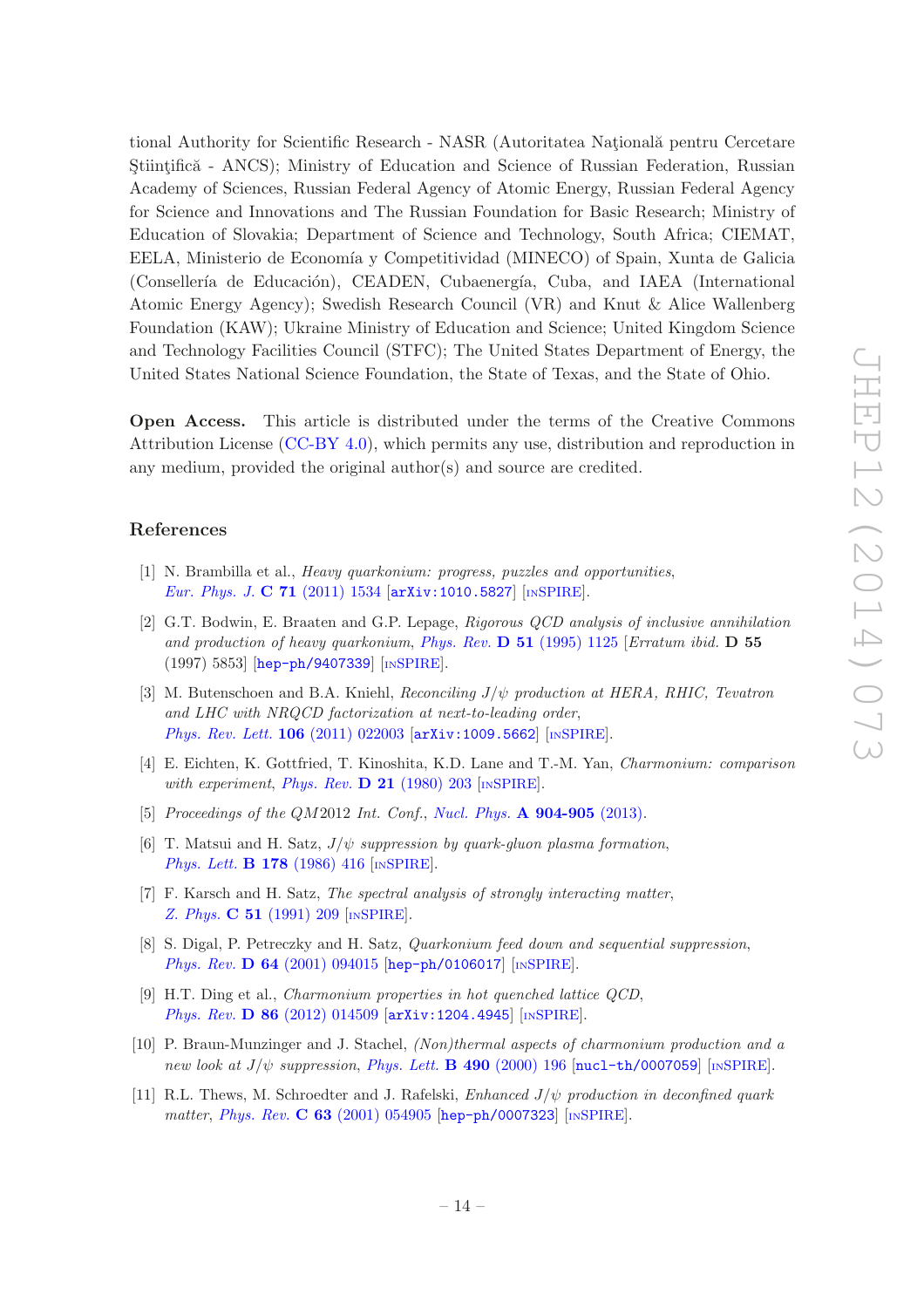- <span id="page-15-0"></span>[12] A. Andronic, P. Braun-Munzinger, K. Redlich and J. Stachel, Statistical hadronization of heavy quarks in ultra-relativistic nucleus-nucleus collisions, [Nucl. Phys.](http://dx.doi.org/10.1016/j.nuclphysa.2007.02.013) A 789 (2007) 334 [[nucl-th/0611023](http://arxiv.org/abs/nucl-th/0611023)] [IN[SPIRE](http://inspirehep.net/search?p=find+J+Nucl.Phys.,A789,334)].
- <span id="page-15-1"></span>[13] Particle Data Group collaboration, J. Beringer et al., Review of particle physics (RPP), Phys. Rev. **D 86** [\(2012\) 010001](http://dx.doi.org/10.1103/PhysRevD.86.010001) [IN[SPIRE](http://inspirehep.net/search?p=find+J+Phys.Rev.,D86,010001)].
- <span id="page-15-2"></span>[14] NA50 collaboration, B. Alessandro et al., A new measurement of  $J/\psi$  suppression in Pb-Pb collisions at 158 GeV per nucleon, [Eur. Phys. J.](http://dx.doi.org/10.1140/epjc/s2004-02107-9) C 39 (2005) 335 [[hep-ex/0412036](http://arxiv.org/abs/hep-ex/0412036)] [IN[SPIRE](http://inspirehep.net/search?p=find+J+Eur.Phys.J.,C39,335)].
- <span id="page-15-3"></span>[15] NA50 collaboration, B. Alessandro et al.,  $\psi'$  production in Pb-Pb collisions at 158  $GeV/nucleon$ , [Eur. Phys. J.](http://dx.doi.org/10.1140/epjc/s10052-006-0153-y) C 49 (2007) 559  $[nuc1-ex/0612013]$  [IN[SPIRE](http://inspirehep.net/search?p=find+J+Eur.Phys.J.,C49,559)].
- <span id="page-15-4"></span>[16] NA50 collaboration, B. Alessandro et al.,  $J/\psi$  and  $\psi'$  production and their normal nuclear absorption in proton-nucleus collisions at  $400 \text{ GeV}$ , [Eur. Phys. J.](http://dx.doi.org/10.1140/epjc/s10052-006-0079-4) C 48 (2006) 329 [[nucl-ex/0612012](http://arxiv.org/abs/nucl-ex/0612012)] [IN[SPIRE](http://inspirehep.net/search?p=find+J+Eur.Phys.J.,C48,329)].
- <span id="page-15-5"></span>[17] NUSEA collaboration, M.J. Leitch et al., Measurement of  $J/\psi$  and  $\psi'$  suppression in p-A collisions at 800  $GeV/c$ , [Phys. Rev. Lett.](http://dx.doi.org/10.1103/PhysRevLett.84.3256) 84 (2000) 3256  $[nuc1-ex/9909007]$  [IN[SPIRE](http://inspirehep.net/search?p=find+J+Phys.Rev.Lett.,84,3256)].
- <span id="page-15-6"></span>[18] HERA-B collaboration, I. Abt et al., A measurement of the  $\psi'$  to  $J/\psi$  production ratio in 920 GeV proton-nucleus interactions, [Eur. Phys. J.](http://dx.doi.org/10.1140/epjc/s10052-006-0139-9) C 49 (2007) 545 [[hep-ex/0607046](http://arxiv.org/abs/hep-ex/0607046)] [IN[SPIRE](http://inspirehep.net/search?p=find+J+Eur.Phys.J.,C49,545)].
- <span id="page-15-7"></span>[19] K.J. Eskola, H. Paukkunen and C.A. Salgado, EP S09: a new generation of NLO and LO nuclear parton distribution functions, JHEP 04 [\(2009\) 065](http://dx.doi.org/10.1088/1126-6708/2009/04/065)  $\left[$ [arXiv:0902.4154](http://arxiv.org/abs/0902.4154) $\right]$  [IN[SPIRE](http://inspirehep.net/search?p=find+J+JHEP,0904,065)].
- <span id="page-15-8"></span>[20] R. Vogt, Are the  $J/\psi$  and  $\chi_c A$  dependencies the same?, [Nucl. Phys.](http://dx.doi.org/10.1016/S0375-9474(01)01313-6) A 700 (2002) 539 [[hep-ph/0107045](http://arxiv.org/abs/hep-ph/0107045)] [IN[SPIRE](http://inspirehep.net/search?p=find+J+Nucl.Phys.,A700,539)].
- [21] B.Z. Kopeliovich and B.G. Zakharov, Quantum effects and color transparency in charmonium photoproduction on nuclei, Phys. Rev.  $\bf{D}$  44 [\(1991\) 3466](http://dx.doi.org/10.1103/PhysRevD.44.3466) [IN[SPIRE](http://inspirehep.net/search?p=find+J+Phys.Rev.,D44,3466)].
- <span id="page-15-9"></span>[22] D.C. McGlinchey, A.D. Frawley and R. Vogt, Impact parameter dependence of the nuclear modification of  $J/\psi$  production in d+Au collisions at  $\sqrt{s_{NN}} = 200 \text{ GeV}$ , Phys. Rev. C 87 [\(2013\) 054910](http://dx.doi.org/10.1103/PhysRevC.87.054910) [[arXiv:1208.2667](http://arxiv.org/abs/1208.2667)] [IN[SPIRE](http://inspirehep.net/search?p=find+J+Phys.Rev.,C87,054910)].
- <span id="page-15-10"></span>[23] F. Arleo and S. Peigne,  $J/\psi$  suppression in p-A collisions from parton energy loss in cold QCD matter, [Phys. Rev. Lett.](http://dx.doi.org/10.1103/PhysRevLett.109.122301) 109 (2012) 122301 [[arXiv:1204.4609](http://arxiv.org/abs/1204.4609)] [IN[SPIRE](http://inspirehep.net/search?p=find+J+Phys.Rev.Lett.,109,122301)].
- <span id="page-15-11"></span>[24] F. Arleo, P.B. Gossiaux, T. Gousset and J. Aichelin, Charmonium suppression in p-A collisions, Phys. Rev. C 61 [\(2000\) 054906](http://dx.doi.org/10.1103/PhysRevC.61.054906) [[hep-ph/9907286](http://arxiv.org/abs/hep-ph/9907286)] [IN[SPIRE](http://inspirehep.net/search?p=find+J+Phys.Rev.,C61,054906)].
- <span id="page-15-12"></span>[25] D.C. McGlinchey, A.D. Frawley and R. Vogt, Impact parameter dependence of the nuclear modification of  $J/\psi$  production in d+Au collisions at  $\sqrt{s_{NN}} = 200 \text{ GeV}$ , Phys. Rev. C 87 [\(2013\) 054910](http://dx.doi.org/10.1103/PhysRevC.87.054910) [[arXiv:1208.2667](http://arxiv.org/abs/1208.2667)] [IN[SPIRE](http://inspirehep.net/search?p=find+J+Phys.Rev.,C87,054910)].
- <span id="page-15-13"></span>[26] R. Vogt, The  $x_F$  dependence of  $\psi$  and Drell-Yan production, Phys. Rev. C 61 [\(2000\) 035203](http://dx.doi.org/10.1103/PhysRevC.61.035203) [[hep-ph/9907317](http://arxiv.org/abs/hep-ph/9907317)] [IN[SPIRE](http://inspirehep.net/search?p=find+J+Phys.Rev.,C61,035203)].
- <span id="page-15-14"></span>[27] PHENIX collaboration, A. Adare et al., Nuclear modification of  $\psi'$ ,  $\chi_c$  and  $J/\psi$  production in d+Au collisions at  $\sqrt{s_{NN}} = 200 \text{ GeV}$ , *[Phys. Rev. Lett.](http://dx.doi.org/10.1103/PhysRevLett.111.202301)* 111 (2013) 202301 [[arXiv:1305.5516](http://arxiv.org/abs/1305.5516)] [IN[SPIRE](http://inspirehep.net/search?p=find+J+Phys.Rev.Lett.,111,202301)].
- <span id="page-15-15"></span>[28] ALICE collaboration, Rapidity and transverse momentum dependence of inclusive  $J/\psi$ production in pp collisions at  $\sqrt{s} = 7$  TeV, [Phys. Lett.](http://dx.doi.org/10.1016/j.physletb.2011.09.054) **B** 704 (2011) 442 [*Erratum ibid.* **B** 718 (2012) 692] [[arXiv:1105.0380](http://arxiv.org/abs/1105.0380)] [IN[SPIRE](http://inspirehep.net/search?p=find+J+Phys.Lett.,B704,442)].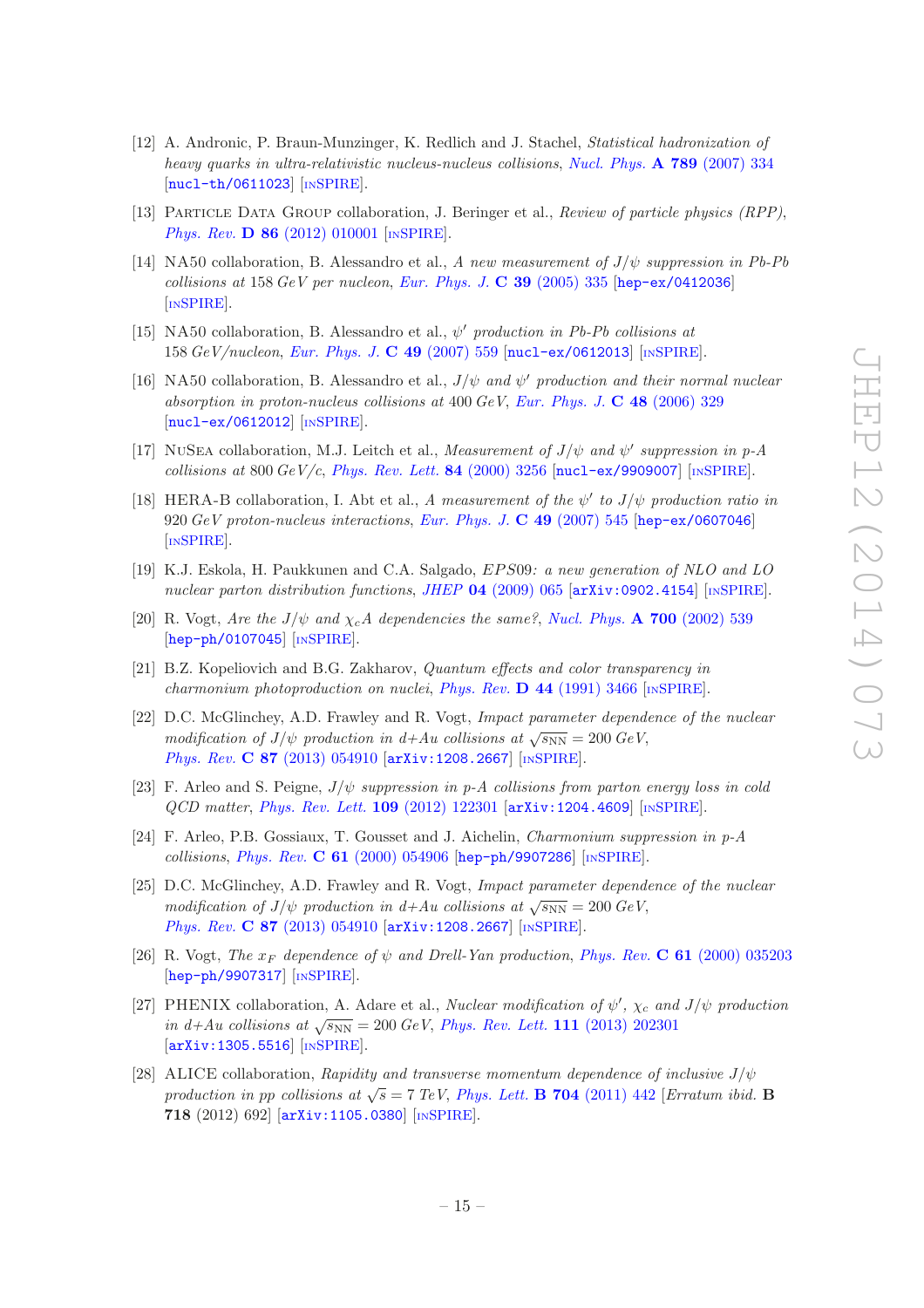- <span id="page-16-0"></span>[29] ALICE collaboration, Alignment of the ALICE Inner Tracking System with cosmic-ray tracks, 2010 JINST 5 [P03003](http://dx.doi.org/10.1088/1748-0221/5/03/P03003) [[arXiv:1001.0502](http://arxiv.org/abs/1001.0502)] [IN[SPIRE](http://inspirehep.net/search?p=find+J+JINST,5,P03003)].
- <span id="page-16-1"></span>[30] ALICE collaboration, Performance of the ALICE VZERO system, 2013 JINST 8 [P10016](http://dx.doi.org/10.1088/1748-0221/8/10/P10016) [[arXiv:1306.3130](http://arxiv.org/abs/1306.3130)] [IN[SPIRE](http://inspirehep.net/search?p=find+J+JINST,8,P10016)].
- <span id="page-16-2"></span>[31] ALICE collaboration, Measurement of the cross section for electromagnetic dissociation with neutron emission in Pb-Pb collisions at  $\sqrt{s_{NN}} = 2.76 \text{ TeV}$ , [Phys. Rev. Lett.](http://dx.doi.org/10.1103/PhysRevLett.109.252302) 109 (2012) 252302 [[arXiv:1203.2436](http://arxiv.org/abs/1203.2436)] [IN[SPIRE](http://inspirehep.net/search?p=find+J+Phys.Rev.Lett.,109,252302)].
- <span id="page-16-3"></span>[32] ALICE collaboration, The ALICE experiment at the CERN LHC, 2008 JINST 3 [S08002](http://dx.doi.org/10.1088/1748-0221/3/08/S08002) [IN[SPIRE](http://inspirehep.net/search?p=find+J+JINST,3,S08002)].
- <span id="page-16-4"></span>[33] ALICE collaboration, Measurement of visible cross sections in proton-lead collisions at  $\sqrt{s_{NN}} = 5.02 \; TeV$  in van der Meer scans with the ALICE detector, 2014 JINST 9 [P11003](http://dx.doi.org/10.1088/1748-0221/9/11/P11003) [[arXiv:1405.1849](http://arxiv.org/abs/1405.1849)] [IN[SPIRE](http://inspirehep.net/search?p=find+EPRINT+arXiv:1405.1849)].
- <span id="page-16-5"></span>[34] ALICE collaboration, Pseudorapidity density of charged particles p-Pb collisions at  $\sqrt{s_{\rm NN}} = 5.02 \; TeV$ , *[Phys. Rev. Lett.](http://dx.doi.org/10.1103/PhysRevLett.110.032301)* 110 (2013) 032301 [[arXiv:1210.3615](http://arxiv.org/abs/1210.3615)] [IN[SPIRE](http://inspirehep.net/search?p=find+J+Phys.Rev.Lett.,110,032301)].
- <span id="page-16-6"></span>[35] ALICE collaboration,  $J/\psi$  production and nuclear effects in p-Pb collisions at  $\sqrt{s_{\rm NN}} = 5.02 \; TeV, \; JHEP$  02 [\(2014\) 073](http://dx.doi.org/10.1007/JHEP02(2014)073) [[arXiv:1308.6726](http://arxiv.org/abs/1308.6726)] [IN[SPIRE](http://inspirehep.net/search?p=find+J+JHEP,1402,073)].
- <span id="page-16-7"></span>[36] ALICE collaboration, Measurement of quarkonium production at forward rapidity in pp collisions at  $\sqrt{s} = 7 \text{ TeV}$ , [Eur. Phys. J.](http://dx.doi.org/10.1140/epjc/s10052-014-2974-4) C 74 (2014) 2974 [[arXiv:1403.3648](http://arxiv.org/abs/1403.3648)] [IN[SPIRE](http://inspirehep.net/search?p=find+J+Eur.Phys.J.,C74,2974)].
- <span id="page-16-8"></span>[37] J. Gaiser, Line shape and resolution, in Charmonium spectroscdpy from radiative decays of the  $J/\psi$  and  $\psi'$ , [SLAC-255,](http://www.slac.stanford.edu/cgi-wrap/getdoc/slac-r-255.pdf) SLAC, Stanford U.S.A. (1982), pg. 177 [IN[SPIRE](http://inspirehep.net/record/183554)].
- <span id="page-16-9"></span>[38] R. Shahoyan,  $J/\psi$  and  $\psi'$  production in 450 GeV pA interactions and its dependence on the rapidity and  $X_F$ , Ph.D. thesis, [http://www.cern.ch/NA50/theses/ruben.ps.gz,](http://www.cern.ch/NA50/theses/ruben.ps.gz) Instituto Superior Técnico, Lisbon Portugal (2001).
- <span id="page-16-10"></span>[39] LHCb collaboration, *Measurement of J/* $\psi$  *polarization in pp collisions at*  $\sqrt{s} = 7 \text{ TeV}$ , [Eur. Phys. J.](http://dx.doi.org/10.1140/epjc/s10052-013-2631-3) C 73 (2013) 2631 [[arXiv:1307.6379](http://arxiv.org/abs/1307.6379)] [IN[SPIRE](http://inspirehep.net/search?p=find+J+Eur.Phys.J.,C73,2631)].
- <span id="page-16-11"></span>[40] LHCb collaboration, Measurement of  $\psi(2S)$  meson production in pp collisions at  $\sqrt{s} = 7 \; TeV$ , [Eur. Phys. J.](http://dx.doi.org/10.1140/epjc/s10052-012-2100-4) C 72 (2012) 2100 [[arXiv:1204.1258](http://arxiv.org/abs/1204.1258)] [IN[SPIRE](http://inspirehep.net/search?p=find+J+Eur.Phys.J.,C72,2100)].
- <span id="page-16-12"></span>[41] CMS collaboration, Measurement of the prompt  $J/\psi$  and  $\psi(2S)$  polarizations in pp collisions at  $\sqrt{s}$  = 7 TeV, [Phys. Lett.](http://dx.doi.org/10.1016/j.physletb.2013.10.055) **B 727** (2013) 381 [[arXiv:1307.6070](http://arxiv.org/abs/1307.6070)] [IN[SPIRE](http://inspirehep.net/search?p=find+J+Phys.Lett.,B727,381)].
- <span id="page-16-13"></span>[42] LHCb collaboration, Measurement of  $\psi(2S)$  polarisation in pp collisions at  $\sqrt{s} = 7 \text{ TeV}$ , [Eur. Phys. J.](http://dx.doi.org/10.1140/epjc/s10052-014-2872-9) C 74 (2014) 2872 [[arXiv:1403.1339](http://arxiv.org/abs/1403.1339)] [IN[SPIRE](http://inspirehep.net/search?p=find+J+Eur.Phys.J.,C74,2872)].
- <span id="page-16-14"></span>[43] CDF collaboration, T. Aaltonen et al., *Production of*  $\psi(2S)$  mesons in pp collisions at 1.96 TeV, Phys. Rev. D 80 [\(2009\) 031103](http://dx.doi.org/10.1103/PhysRevD.80.031103) [[arXiv:0905.1982](http://arxiv.org/abs/0905.1982)] [IN[SPIRE](http://inspirehep.net/search?p=find+J+Phys.Rev.,D80,031103)].
- <span id="page-16-15"></span>[44] PHENIX collaboration, A. Adare et al.,  $J/\psi$  production versus transverse momentum and rapidity in  $p^+p$  collisions at  $\sqrt{s} = 200 \text{ GeV}$ , *[Phys. Rev. Lett.](http://dx.doi.org/10.1103/PhysRevLett.98.232002)* **98** (2007) 232002 [[hep-ex/0611020](http://arxiv.org/abs/hep-ex/0611020)] [IN[SPIRE](http://inspirehep.net/search?p=find+J+Phys.Rev.Lett.,98,232002)].
- <span id="page-16-16"></span>[45] ALICE and LHCb collaborations, Reference pp cross-sections for  $J/\psi$  studies in proton-lead collisions at  $\sqrt{s_{NN}} = 5.02 \text{ TeV}$  and comparisons between ALICE and LHCb results, [ALICE-PUBLIC-2013-002,](http://cds.cern.ch/record/1639617) CERN, Geneva Switzerland (2013) [LHCb-CONF-2013-013].
- <span id="page-16-17"></span>[46] J.L. Albacete et al., *Predictions for p+Pb collisions at*  $\sqrt{s_{NN}} = 5 \text{ TeV}$ , [Int. J. Mod. Phys.](http://dx.doi.org/10.1142/S0218301313300075) E 22 (2013) 1330007 [[arXiv:1301.3395](http://arxiv.org/abs/1301.3395)] [IN[SPIRE](http://inspirehep.net/search?p=find+EPRINT+arXiv:1301.3395)].
- <span id="page-16-18"></span>[47] R. Vogt, private communication.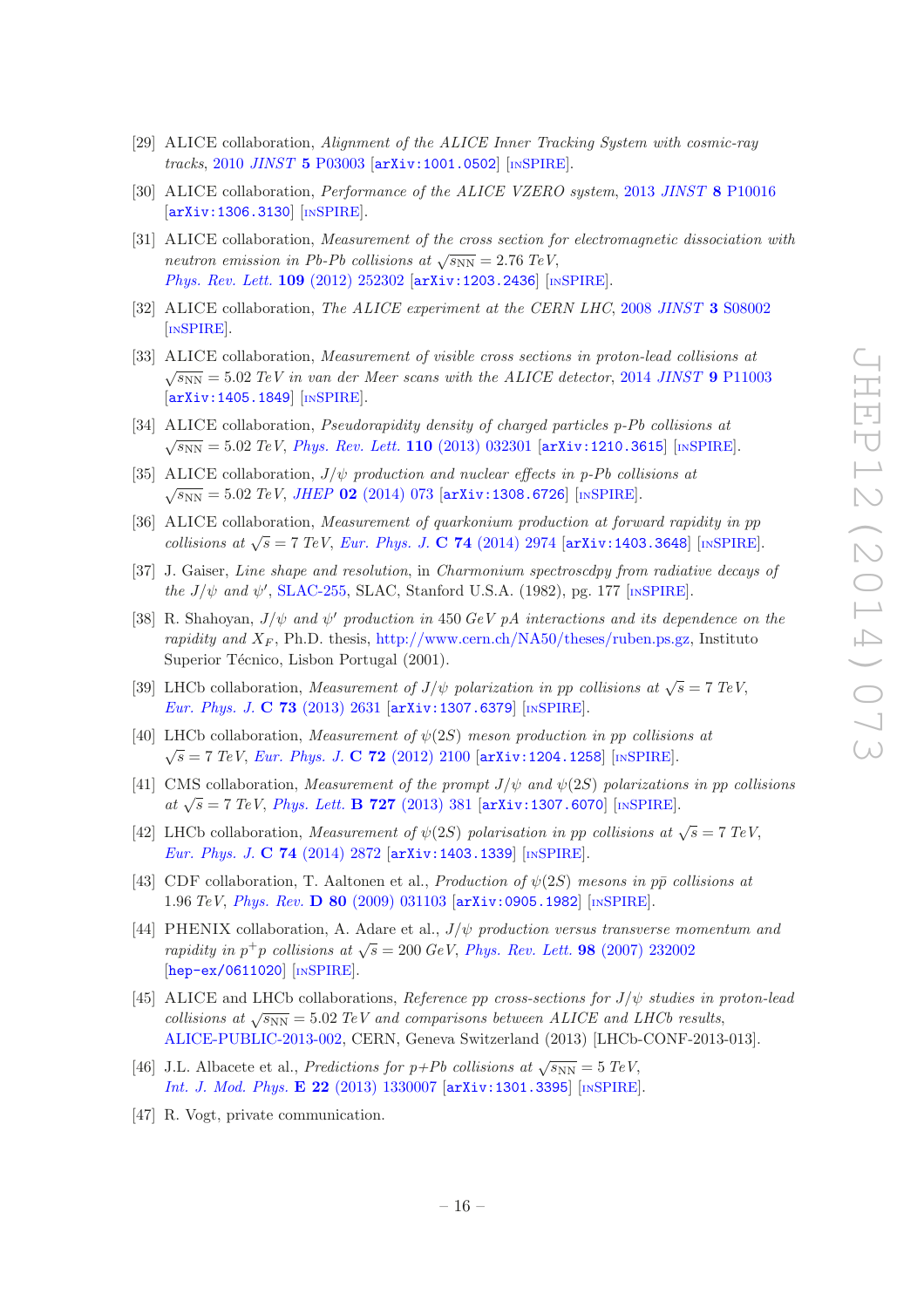- <span id="page-17-0"></span>[48] F. Arleo and S. Peigne, Heavy-quarkonium suppression in p-A collisions from parton energy loss in cold QCD matter, JHEP 03 [\(2013\) 122](http://dx.doi.org/10.1007/JHEP03(2013)122) [[arXiv:1212.0434](http://arxiv.org/abs/1212.0434)] [IN[SPIRE](http://inspirehep.net/search?p=find+J+JHEP,1303,122)].
- <span id="page-17-1"></span>[49] E.G. Ferreiro, F. Fleuret, J.P. Lansberg and A. Rakotozafindrabe,  $J/\psi$  and  $\psi'$  production in proton(deuteron)-nucleus collisions: lessons from RHIC for the proton-lead LHC run, [J. Phys. Conf. Ser.](http://dx.doi.org/10.1088/1742-6596/422/1/012018) 422 (2013) 012018 [[arXiv:1211.4749](http://arxiv.org/abs/1211.4749)] [IN[SPIRE](http://inspirehep.net/search?p=find+EPRINT+arXiv:1211.4749)].
- <span id="page-17-2"></span>[50] E.G. Ferreiro, private communication.
- <span id="page-17-3"></span>[51] F. Arleo, private communication.
- <span id="page-17-4"></span>[52] M.L. Miller, K. Reygers, S.J. Sanders and P. Steinberg, Glauber modeling in high energy nuclear collisions, [Ann. Rev. Nucl. Part. Sci.](http://dx.doi.org/10.1146/annurev.nucl.57.090506.123020) 57 (2007) 205  $\lceil \text{nucl-ex}/0701025 \rceil \rceil \cdot \text{INSPIRE}.$  $\lceil \text{nucl-ex}/0701025 \rceil \rceil \cdot \text{INSPIRE}.$  $\lceil \text{nucl-ex}/0701025 \rceil \rceil \cdot \text{INSPIRE}.$
- <span id="page-17-5"></span>[53] ALICE collaboration, B. Abelev et al., Rapidity and transverse momentum dependence of the inclusive  $J/\psi$  nuclear modification factor in p-Pb collisions at  $\sqrt{s_{NN}} = 5.02 \text{ TeV}$ , in preparation.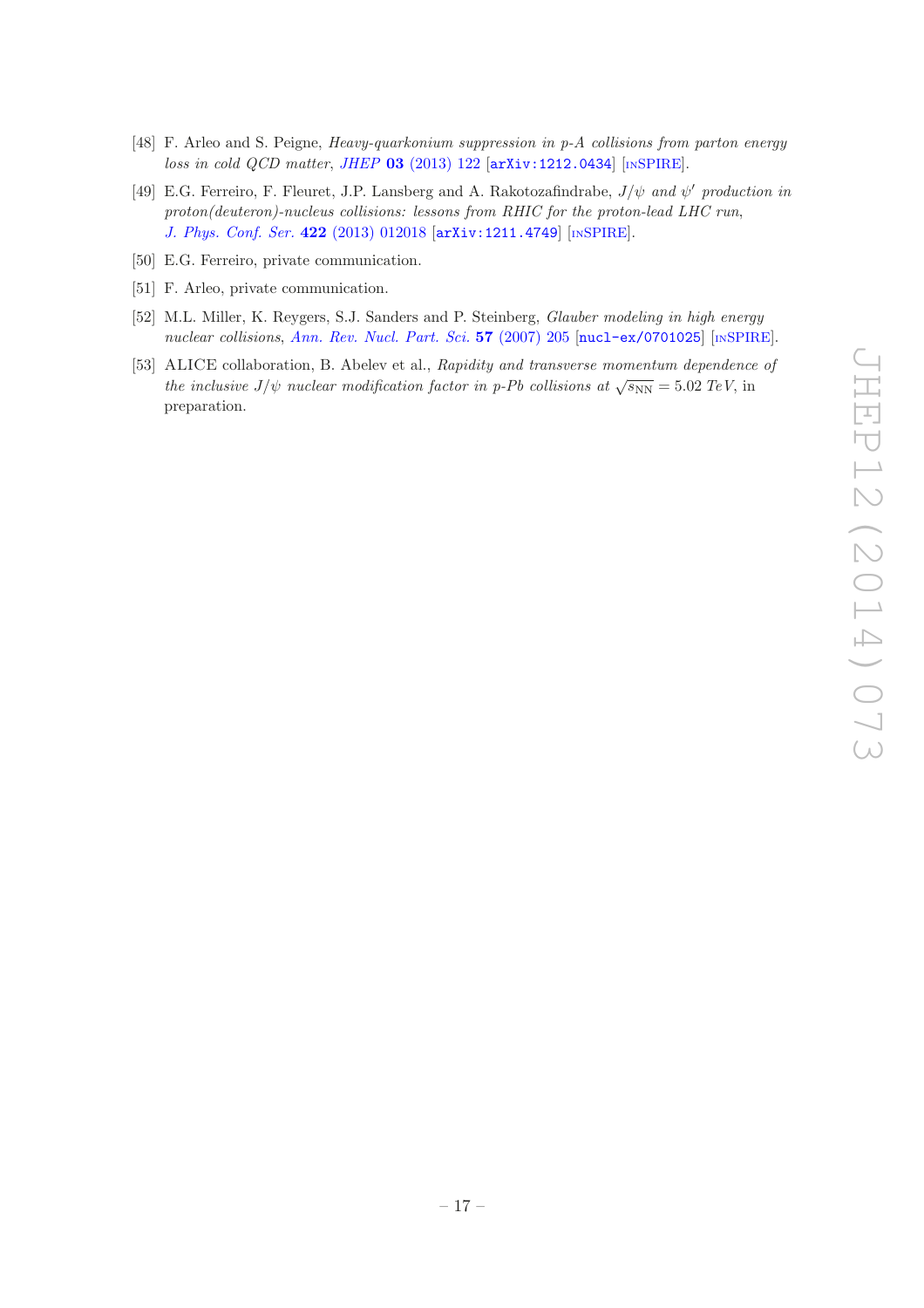### The ALICE collaboration

B. Abelev<sup>69</sup>, J. Adam<sup>37</sup>, D. Adamová<sup>77</sup>, M.M. Aggarwal<sup>81</sup>, M. Agnello<sup>105,88</sup>, A. Agostinelli<sup>26</sup>, N. Agrawal<sup>44</sup>, Z. Ahammed<sup>124</sup>, N. Ahmad<sup>18</sup>, I. Ahmed<sup>15</sup>, S.U. Ahn<sup>62</sup>, S.A. Ahn<sup>62</sup>, I. Aimo<sup>105,88</sup>, S. Aiola<sup>129</sup>, M. Ajaz<sup>15</sup>, A. Akindinov<sup>53</sup>, S.N. Alam<sup>124</sup>, D. Aleksandrov<sup>94</sup>, B. Alessandro<sup>105</sup>, D. Alexandre<sup>96</sup>, A. Alici<sup>12,99</sup>, A. Alkin<sup>3</sup>, J. Alme<sup>35</sup>, T. Alt<sup>39</sup>, S. Altinpinar<sup>17</sup>, I. Altsybeev<sup>123</sup>, C. Alves Garcia Prado<sup>113</sup>, C. Andrei<sup>72</sup>, A. Andronic<sup>91</sup>, V. Anguelov<sup>87</sup>, J. Anielski<sup>49</sup>, T. Antičić<sup>92</sup>, F. Antinori<sup>102</sup>, P. Antonioli<sup>99</sup>, L. Aphecetche<sup>107</sup>, H. Appelshäuser<sup>48</sup>, S. Arcelli<sup>26</sup>, N. Armesto<sup>16</sup>, R. Arnaldi<sup>105</sup>, T. Aronsson<sup>129</sup>, I.C. Arsene<sup>91</sup>, M. Arslandok<sup>48</sup>, A. Augustinus<sup>34</sup>, R. Averbeck<sup>91</sup>, T.C. Awes<sup>78</sup>, M.D. Azmi<sup>83</sup>, M. Bach<sup>39</sup>, A. Badalà<sup>101</sup>, Y.W. Baek<sup>40,64</sup>, S. Bagnasco<sup>105</sup>, R. Bailhache<sup>48</sup>, R. Bala<sup>84</sup>, A. Baldisseri<sup>14</sup>, F. Baltasar Dos Santos Pedrosa<sup>34</sup>, R.C. Baral<sup>56</sup>, R. Barbera<sup>27</sup>, F. Barile<sup>31</sup>, G.G. Barnaföldi<sup>128</sup>, L.S. Barnby<sup>96</sup>, V. Barret<sup>64</sup>, J. Bartke<sup>110</sup>, M. Basile<sup>26</sup>, N. Bastid<sup>64</sup>, S. Basu<sup>124</sup>, B. Bathen<sup>49</sup>, G. Batigne<sup>107</sup>, A. Batista Camejo<sup>64</sup>, B. Batyunya<sup>61</sup>, P.C. Batzing<sup>21</sup>, C. Baumann<sup>48</sup>, I.G. Bearden<sup>74</sup>, H. Beck<sup>48</sup>, C. Bedda<sup>88</sup>, N.K. Behera<sup>44</sup>, I. Belikov<sup>50</sup>, F. Bellini<sup>26</sup>, R. Bellwied<sup>115</sup>, E. Belmont-Moreno<sup>59</sup>, R. Belmont III<sup>127</sup>, V. Belyaev<sup>70</sup>, G. Bencedi<sup>128</sup>, S. Beole<sup>25</sup>, I. Berceanu<sup>72</sup>, A. Bercuci<sup>72</sup>, Y. Berdnikov<sup>II,79</sup>, D. Berenyi<sup>128</sup>, M.E. Berger<sup>86</sup>, R.A. Bertens<sup>52</sup>, D. Berzano<sup>25</sup>, L. Betev<sup>34</sup>, A. Bhasin<sup>84</sup>, I.R. Bhat<sup>84</sup>, A.K. Bhati $^{81}$ , B. Bhattacharjee<sup>41</sup>, J. Bhom<sup>120</sup>, L. Bianchi<sup>25</sup>, N. Bianchi<sup>66</sup>, C. Bianchin<sup>52</sup>, J. Bielčík $^{37}$ , J. Bielčíková $^{77}$ , A. Bilandzic $^{74}$ , S. Bjelogrlic $^{52}$ , F. Blanco<sup>10</sup>, D. Blau $^{94}$ , C. Blume<sup>48</sup>, F. Bock<sup>68,87</sup>, A. Bogdanov<sup>70</sup>, H. Bøggild<sup>74</sup>, M. Bogolyubsky<sup>106</sup>, F.V. Böhmer<sup>86</sup>, L. Boldizsár<sup>128</sup>, M. Bombara<sup>38</sup>, J. Book<sup>48</sup>, H. Borel<sup>14</sup>, A. Borissov<sup>127,90</sup>, F. Bossú<sup>60</sup>, M. Botje<sup>75</sup>, E. Botta<sup>25</sup>, S. Böttger<sup>47</sup>, P. Braun-Munzinger<sup>91</sup>, M. Bregant<sup>113</sup>, T. Breitner<sup>47</sup>, T.A. Broker<sup>48</sup>, T.A. Browning<sup>89</sup>, M. Broz<sup>37</sup>, E. Bruna<sup>105</sup>, G.E. Bruno<sup>31</sup>, D. Budnikov<sup>93</sup>, H. Buesching<sup>48</sup>, S. Bufalino<sup>105</sup>, P. Buncic<sup>34</sup>, O. Busch<sup>87</sup>, Z. Buthelezi<sup>60</sup>, D. Caffarri<sup>28</sup>, X. Cai<sup>7</sup>, H. Caines<sup>129</sup>, L. Calero Diaz<sup>66</sup>, A. Caliva<sup>52</sup>, E. Calvo Villar<sup>97</sup>, P. Camerini<sup>24</sup>, F. Carena<sup>34</sup>, W. Carena<sup>34</sup>, J. Castillo Castellanos<sup>14</sup>, E.A.R. Casula<sup>23</sup>, V. Catanescu<sup>72</sup>, C. Cavicchioli<sup>34</sup>, C. Ceballos Sanchez<sup>9</sup>, J. Cepila<sup>37</sup>, P. Cerello<sup>105</sup>, B. Chang<sup>116</sup>, S. Chapeland<sup>34</sup>, J.L. Charvet<sup>14</sup>, S. Chattopadhyay<sup>124</sup>, S. Chattopadhyay<sup>95</sup>, V. Chelnokov<sup>3</sup>, M. Cherney<sup>80</sup>, C. Cheshkov<sup>122</sup>, B. Cheynis<sup>122</sup>, V. Chibante Barroso<sup>34</sup>, D.D. Chinellato<sup>115</sup>, P. Chochula<sup>34</sup>, M. Chojnacki<sup>74</sup>, S. Choudhury<sup>124</sup>, P. Christakoglou<sup>75</sup>, C.H. Christensen<sup>74</sup>, P. Christiansen<sup>32</sup>, T. Chujo<sup>120</sup>, S.U. Chung<sup>90</sup>, C. Cicalo<sup>100</sup>, L. Cifarelli<sup>26,12</sup>, F. Cindolo<sup>99</sup>, J. Cleymans<sup>83</sup>, F. Colamaria<sup>31</sup>, D. Colella<sup>31</sup>, A. Collu<sup>23</sup>, M. Colocci<sup>26</sup>, G. Conesa Balbastre<sup>65</sup>, Z. Conesa del Valle<sup>46</sup>, M.E. Connors<sup>129</sup>, J.G. Contreras<sup>11</sup>, T.M. Cormier<sup>127</sup>, Y. Corrales Morales<sup>25</sup>, P. Cortese<sup>30</sup>, I. Cortés Maldonado<sup>2</sup>, M.R. Cosentino<sup>113</sup>, F. Costa<sup>34</sup>, P. Crochet<sup>64</sup>, R. Cruz Albino<sup>11</sup>, E. Cuautle<sup>58</sup>, L. Cunqueiro<sup>66</sup>, A. Dainese<sup>102</sup>, R. Dang<sup>7</sup>, A. Danu<sup>57</sup>, D. Das<sup>95</sup>, I. Das<sup>46</sup>, K. Das<sup>95</sup>, S. Das<sup>4</sup>, A. Dash<sup>114</sup>, S. Dash<sup>44</sup>, S. De<sup>124</sup>, H. Delagrange<sup>I,107</sup>, A. Deloff<sup>71</sup>, E. Dénes<sup>128</sup>, G. D'Erasmo<sup>31</sup>, A. De Caro<sup>29,12</sup>, G. de Cataldo<sup>98</sup>, J. de Cuveland<sup>39</sup>, A. De Falco<sup>23</sup>, D. De Gruttola<sup>29,12</sup>, N. De Marco<sup>105</sup>, S. De Pasquale<sup>29</sup>, R. de Rooij<sup>52</sup>, M.A. Diaz Corchero<sup>10</sup>, T. Dietel<sup>49</sup>, P. Dillenseger<sup>48</sup>, R. Divià<sup>34</sup>, D. Di Bari<sup>31</sup>, S. Di Liberto<sup>103</sup>, A. Di Mauro<sup>34</sup>, P. Di Nezza<sup>66</sup>, Ø. Djuvsland<sup>17</sup>, A. Dobrin<sup>52</sup>, T. Dobrowolski<sup>71</sup>, D. Domenicis Gimenez<sup>113</sup>, B. Dönigus<sup>48</sup>, O. Dordic<sup>21</sup>, S. Dørheim<sup>86</sup>, A.K. Dubey<sup>124</sup>, A. Dubla<sup>52</sup>, L. Ducroux<sup>122</sup>, P. Dupieux<sup>64</sup>, A.K. Dutta Majumdar<sup>95</sup>, T. E. Hilden<sup>42</sup>, R.J. Ehlers<sup>129</sup>, D. Elia<sup>98</sup>, H. Engel<sup>47</sup>, B. Erazmus<sup>34,107</sup>, H.A. Erdal<sup>35</sup>, D. Eschweiler<sup>39</sup>, B. Espagnon<sup>46</sup>, M. Esposito<sup>34</sup>, M. Estienne<sup>107</sup>, S. Esumi<sup>120</sup>, D. Evans<sup>96</sup>, S. Evdokimov<sup>106</sup>, D. Fabris<sup>102</sup>, J. Faivre<sup>65</sup>, D. Falchieri<sup>26</sup>, A. Fantoni<sup>66</sup>, M. Fasel<sup>87</sup>, D. Fehlker<sup>17</sup>, L. Feldkamp<sup>49</sup>, D. Felea<sup>57</sup>, A. Feliciello<sup>105</sup>, G. Feofilov<sup>123</sup>, J. Ferencei<sup>77</sup>, A. Fernández Téllez<sup>2</sup>, E.G. Ferreiro<sup>16</sup>, A. Ferretti<sup>25</sup>, A. Festanti<sup>28</sup>, J. Figiel<sup>110</sup>, M.A.S. Figueredo<sup>117</sup>, S. Filchagin<sup>93</sup>, D. Finogeev<sup>51</sup>, F.M. Fionda<sup>31</sup>, E.M. Fiore<sup>31</sup>, E. Floratos<sup>82</sup>,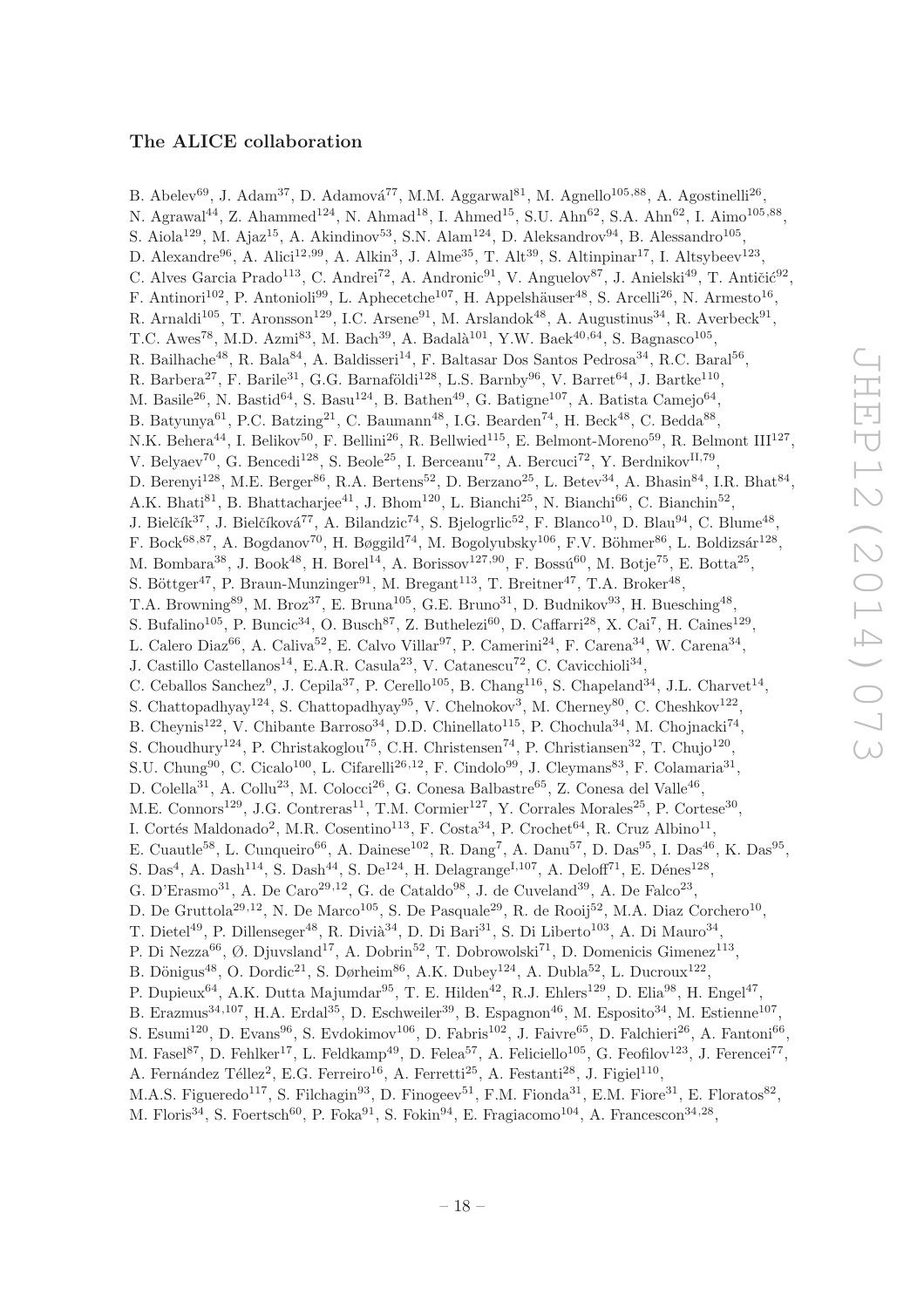U. Frankenfeld<sup>91</sup>, U. Fuchs<sup>34</sup>, C. Furget<sup>65</sup>, M. Fusco Girard<sup>29</sup>, J.J. Gaardhøje<sup>74</sup>, M. Gagliardi<sup>25</sup>, A.M. Gago<sup>97</sup>, M. Gallio<sup>25</sup>, D.R. Gangadharan<sup>19</sup>, P. Ganoti<sup>78</sup>, C. Garabatos<sup>91</sup>, E. Garcia-Solis<sup>13</sup>, C. Gargiulo<sup>34</sup>, I. Garishvili<sup>69</sup>, J. Gerhard<sup>39</sup>, M. Germain<sup>107</sup>, A. Gheata<sup>34</sup>, M. Gheata<sup>34,57</sup>, B. Ghidini<sup>31</sup>, P. Ghosh<sup>124</sup>, S.K. Ghosh<sup>4</sup>, P. Gianotti<sup>66</sup>, P. Giubellino<sup>34</sup>, E. Gladysz-Dziadus<sup>110</sup>, P. Glässel<sup>87</sup>, A. Gomez Ramirez<sup>47</sup>, P. González-Zamora<sup>10</sup>, S. Gorbunov<sup>39</sup>, L. Görlich<sup>110</sup>, S. Gotovac<sup>109</sup>, L.K. Graczykowski<sup>126</sup>, A. Grelli<sup>52</sup>, A. Grigoras<sup>34</sup>, C. Grigoras<sup>34</sup>, V. Grigoriev<sup>70</sup>, A. Grigoryan<sup>1</sup>, S. Grigoryan<sup>61</sup>, B. Grinyov<sup>3</sup>, N. Grion<sup>104</sup>, J.F. Grosse-Oetringhaus<sup>34</sup>, J.-Y. Grossiord<sup>122</sup>, R. Grosso<sup>34</sup>, F. Guber<sup>51</sup>, R. Guernane<sup>65</sup>, B. Guerzoni<sup>26</sup>, M. Guilbaud<sup>122</sup>, K. Gulbrandsen<sup>74</sup>, H. Gulkanyan<sup>1</sup>, M. Gumbo<sup>83</sup>, T. Gunji<sup>119</sup>, A. Gupta<sup>84</sup>, R. Gupta<sup>84</sup>, K. H. Khan<sup>15</sup>, R. Haake<sup>49</sup>, Ø. Haaland<sup>17</sup>, C. Hadjidakis<sup>46</sup>, M. Haiduc<sup>57</sup>, H. Hamagaki<sup>119</sup>, G. Hamar<sup>128</sup>, L.D. Hanratty<sup>96</sup>, A. Hansen<sup>74</sup>, J.W. Harris<sup>129</sup>, H. Hartmann<sup>39</sup>, A. Harton<sup>13</sup>, D. Hatzifotiadou<sup>99</sup>, S. Hayashi<sup>119</sup>, S.T. Heckel<sup>48</sup>, M. Heide<sup>49</sup>, H. Helstrup<sup>35</sup>, A. Herghelegiu<sup>72</sup>, G. Herrera Corral<sup>11</sup>, B.A. Hess<sup>33</sup>, K.F. Hetland<sup>35</sup>, B. Hippolyte<sup>50</sup>, J. Hladky<sup>55</sup>, P. Hristov<sup>34</sup>, M. Huang<sup>17</sup>, T.J. Humanic<sup>19</sup>, N. Hussain<sup>41</sup>, D. Hutter<sup>39</sup>, D.S. Hwang<sup>20</sup>, R. Ilkaev<sup>93</sup>, I. Ilkiv<sup>71</sup>, M. Inaba<sup>120</sup>, G.M. Innocenti<sup>25</sup>, C. Ionita<sup>34</sup>, M. Ippolitov<sup>94</sup>, M. Irfan<sup>18</sup>, M. Ivanov<sup>91</sup>, V. Ivanov<sup>79</sup>, A. Jachołkowski<sup>27</sup>, P.M. Jacobs<sup>68</sup>, C. Jahnke<sup>113</sup>, H.J. Jang<sup>62</sup>, M.A. Janik<sup>126</sup>, P.H.S.Y. Jayarathna<sup>115</sup>, C. Jena<sup>28</sup>, S. Jena<sup>115</sup>, R.T. Jimenez Bustamante<sup>58</sup>, P.G. Jones<sup>96</sup>, H. Jung<sup>40</sup>, A. Jusko<sup>96</sup>, V. Kadyshevskiy<sup>61</sup>, S. Kalcher<sup>39</sup>, P. Kalinak<sup>54</sup>, A. Kalweit<sup>34</sup>, J. Kamin<sup>48</sup>, J.H. Kang<sup>130</sup>, V. Kaplin<sup>70</sup>, S. Kar<sup>124</sup>, A. Karasu Uysal<sup>63</sup>, O. Karavichev<sup>51</sup>, T. Karavicheva<sup>51</sup>, E. Karpechev<sup>51</sup>, U. Kebschull<sup>47</sup>, R. Keidel<sup>131</sup>, D.L.D. Keijdener<sup>52</sup>, M. Keil SVN<sup>34</sup>, M.M. Khan<sup>III,18</sup>, P. Khan<sup>95</sup>, S.A. Khan<sup>124</sup>, A. Khanzadeev<sup>79</sup>, Y. Kharlov<sup>106</sup>, B. Kileng<sup>35</sup>, B. Kim<sup>130</sup>, D.W. Kim<sup>62,40</sup>, D.J. Kim<sup>116</sup>, J.S. Kim<sup>40</sup>, M. Kim<sup>40</sup>, M. Kim<sup>130</sup>, S. Kim<sup>20</sup>, T. Kim<sup>130</sup>, S. Kirsch<sup>39</sup>, I. Kisel<sup>39</sup>, S. Kiselev<sup>53</sup>, A. Kisiel<sup>126</sup>, G. Kiss<sup>128</sup>, J.L. Klay<sup>6</sup>, J. Klein<sup>87</sup>, C. Klein-Bösing<sup>49</sup>, A. Kluge<sup>34</sup>, M.L. Knichel<sup>91</sup>, A.G. Knospe<sup>111</sup>, C. Kobdaj<sup>34,108</sup>, M. Kofarago<sup>34</sup>, M.K. Köhler<sup>91</sup>, T. Kollegger<sup>39</sup>, A. Kolojvari<sup>123</sup>, V. Kondratiev<sup>123</sup>, N. Kondratyeva<sup>70</sup>, A. Konevskikh<sup>51</sup>, V. Kovalenko<sup>123</sup>, M. Kowalski<sup>110</sup>, S. Kox<sup>65</sup>, G. Koyithatta Meethaleveedu<sup>44</sup>, J. Kral<sup>116</sup>, I. Králik<sup>54</sup>, F. Kramer<sup>48</sup>, A. Kravčáková<sup>38</sup>, M. Krelina<sup>37</sup>, M. Kretz<sup>39</sup>, M. Krivda<sup>96,54</sup>, F. Krizek<sup>77</sup>, E. Kryshen<sup>34</sup>, M. Krzewicki<sup>91</sup>, V. Kučera<sup>77</sup>, Y. Kucheriaev<sup>I,94</sup>, T. Kugathasan<sup>34</sup>, C. Kuhn<sup>50</sup>, P.G. Kuijer<sup>75</sup>, I. Kulakov<sup>48</sup>, J. Kumar<sup>44</sup>, P. Kurashvili<sup>71</sup>, A. Kurepin<sup>51</sup>, A.B. Kurepin<sup>51</sup>, A. Kuryakin<sup>93</sup>, S. Kushpil<sup>77</sup>, M.J. Kweon<sup>87</sup>, Y. Kwon<sup>130</sup>, P. Ladron de Guevara<sup>58</sup>, C. Lagana Fernandes<sup>113</sup>, I. Lakomov<sup>46</sup>, R. Langoy<sup>125</sup>, C. Lara<sup>47</sup>, A. Lardeux<sup>107</sup>, A. Lattuca<sup>25</sup>, S.L. La Pointe<sup>52</sup>, P. La Rocca<sup>27</sup>, R. Lea<sup>24</sup>, L. Leardini<sup>87</sup>, G.R. Lee<sup>96</sup>, I. Legrand<sup>34</sup>, J. Lehnert<sup>48</sup>, R.C. Lemmon<sup>76</sup>, V. Lenti<sup>98</sup>, E. Leogrande<sup>52</sup>, M. Leoncino<sup>25</sup>, I. León Monzón<sup>112</sup>, P. Lévai<sup>128</sup>, S. Li<sup>64,7</sup>, J. Lien<sup>125</sup>, R. Lietava<sup>96</sup>, S. Lindal<sup>21</sup>, V. Lindenstruth<sup>39</sup>, C. Lippmann<sup>91</sup>, M.A. Lisa<sup>19</sup>, H.M. Ljunggren<sup>32</sup>, D.F. Lodato<sup>52</sup>, P.I. Loenne<sup>17</sup>, V.R. Loggins<sup>127</sup>, V. Loginov<sup>70</sup>, D. Lohner<sup>87</sup>, C. Loizides<sup>68</sup>, X. Lopez<sup>64</sup>, E. López Torres<sup>9</sup>, X.-G. Lu<sup>87</sup>, P. Luettig<sup>48</sup>, M. Lunardon<sup>28</sup>, G. Luparello<sup>52</sup>, R. Ma<sup>129</sup>, A. Maevskaya<sup>51</sup>, M. Mager<sup>34</sup>, D.P. Mahapatra<sup>56</sup>, S.M. Mahmood<sup>21</sup>, A. Maire<sup>87</sup>, R.D. Majka<sup>129</sup>, M. Malaev<sup>79</sup>, I. Maldonado Cervantes<sup>58</sup>, L. Malinina<sup>IV,61</sup>, D. Mal'Kevich<sup>53</sup>, P. Malzacher<sup>91</sup>, A. Mamonov<sup>93</sup>, L. Manceau<sup>105</sup>, V. Manko<sup>94</sup>, F. Manso<sup>64</sup>, V. Manzari<sup>98</sup>, M. Marchisone<sup>64,25</sup>, J. Mareš<sup>55</sup>, G.V. Margagliotti<sup>24</sup>, A. Margotti<sup>99</sup>, A. Marín<sup>91</sup>, C. Markert<sup>111</sup>, M. Marquard<sup>48</sup>, I. Martashvili<sup>118</sup>, N.A. Martin<sup>91</sup>, P. Martinengo<sup>34</sup>, M.I. Martínez<sup>2</sup>, G. Martínez García<sup>107</sup>, J. Martin Blanco<sup>107</sup>, Y. Martynov<sup>3</sup>, A. Mas<sup>107</sup>, S. Masciocchi<sup>91</sup>, M. Masera<sup>25</sup>, A. Masoni<sup>100</sup>, L. Massacrier<sup>107</sup>, A. Mastroserio<sup>31</sup>, A. Matyja<sup>110</sup>, C. Mayer<sup>110</sup>, J. Mazer<sup>118</sup>, M.A. Mazzoni<sup>103</sup>, F. Meddi<sup>22</sup>, A. Menchaca-Rocha<sup>59</sup>, J. Mercado Pérez<sup>87</sup>, M. Meres<sup>36</sup>, Y. Miake<sup>120</sup>, K. Mikhaylov<sup>61,53</sup>, L. Milano<sup>34</sup>, J. Milosevic<sup>V,21</sup>, A. Mischke<sup>52</sup>, A.N. Mishra<sup>45</sup>, D. Miśkowiec<sup>91</sup>, J. Mitra<sup>124</sup>, C.M. Mitu<sup>57</sup>, J. Mlynarz<sup>127</sup>, N. Mohammadi<sup>52</sup>, B. Mohanty<sup>73,124</sup>, L. Mohar<sup>50</sup>, L. Montaño Zetina<sup>11</sup>, E. Montes<sup>10</sup>,

M. Morando<sup>28</sup>, D.A. Moreira De Godoy<sup>113</sup>, S. Moretto<sup>28</sup>, A. Morsch<sup>34</sup>, V. Muccifora<sup>66</sup>,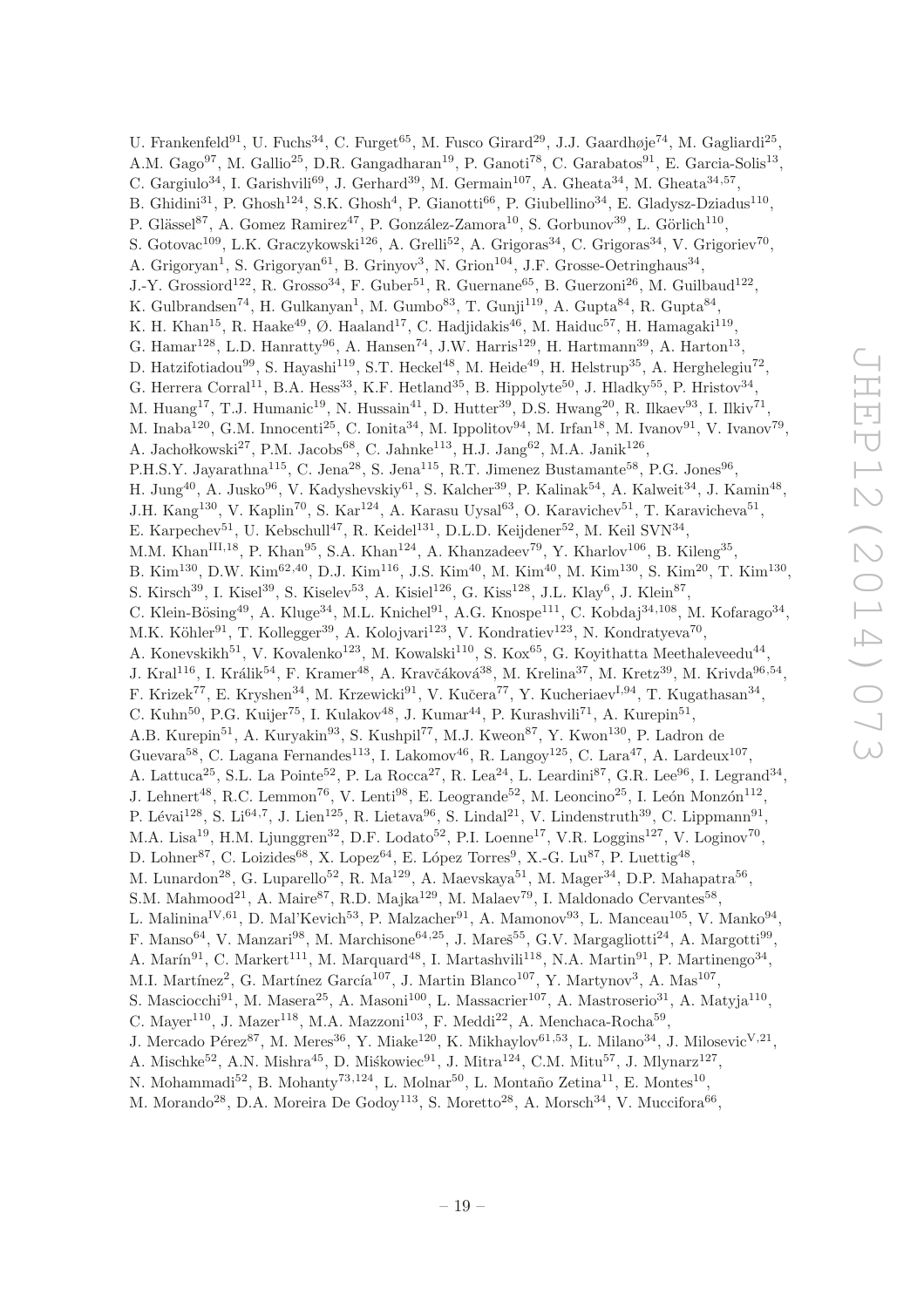E. Mudnic<sup>109</sup>, D. Mühlheim<sup>49</sup>, S. Muhuri<sup>124</sup>, M. Mukherjee<sup>124</sup>, H. Müller<sup>34</sup>, M.G. Munhoz<sup>113</sup>, S. Murray<sup>83</sup>, L. Musa<sup>34</sup>, J. Musinsky<sup>54</sup>, B.K. Nandi<sup>44</sup>, R. Nania<sup>99</sup>, E. Nappi<sup>98</sup>, C. Nattrass<sup>118</sup>, K. Nayak<sup>73</sup>, T.K. Nayak<sup>124</sup>, S. Nazarenko<sup>93</sup>, A. Nedosekin<sup>53</sup>, M. Nicassio<sup>91</sup>, M. Niculescu<sup>34,57</sup>, B.S. Nielsen<sup>74</sup>, S. Nikolaev<sup>94</sup>, S. Nikulin<sup>94</sup>, V. Nikulin<sup>79</sup>, B.S. Nilsen<sup>80</sup>, F. Noferini<sup>12,99</sup>, P. Nomokonov<sup>61</sup>, G. Nooren<sup>52</sup>, J. Norman<sup>117</sup>, A. Nyanin<sup>94</sup>, J. Nystrand<sup>17</sup>, H. Oeschler<sup>87</sup>, S. Oh<sup>129</sup>, S.K. Oh<sup>VI,40</sup>, A. Okatan<sup>63</sup>, L. Olah<sup>128</sup>, J. Oleniacz<sup>126</sup>, A.C. Oliveira Da Silva<sup>113</sup>, J. Onderwaater<sup>91</sup>, C. Oppedisano<sup>105</sup>, A. Ortiz Velasquez<sup>32</sup>, A. Oskarsson<sup>32</sup>, J. Otwinowski<sup>91</sup>, K. Oyama $^{87}$ , P. Sahoo<sup>45</sup>, Y. Pachmayer<sup>87</sup>, M. Pachr<sup>37</sup>, P. Pagano<sup>29</sup>, G. Paić<sup>58</sup>, F. Painke<sup>39</sup>, C. Pajares<sup>16</sup>, S.K. Pal<sup>124</sup>, A. Palmeri<sup>101</sup>, D. Pant<sup>44</sup>, V. Papikyan<sup>1</sup>, G.S. Pappalardo<sup>101</sup>, P. Pareek<sup>45</sup>, W.J. Park<sup>91</sup>, S. Parmar<sup>81</sup>, A. Passfeld<sup>49</sup>, D.I. Patalakha<sup>106</sup>, V. Paticchio<sup>98</sup>, B. Paul<sup>95</sup>, T. Pawlak<sup>126</sup>, T. Peitzmann<sup>52</sup>, H. Pereira Da Costa<sup>14</sup>, E. Pereira De Oliveira Filho<sup>113</sup>, D. Peresunko $^{94}$ , C.E. Pérez Lara<sup>75</sup>, A. Pesci $^{99}$ , V. Peskov $^{48}$ , Y. Pestov<sup>5</sup>, V. Petráček $^{37}$ , M. Petran<sup>37</sup>, M. Petris<sup>72</sup>, M. Petrovici<sup>72</sup>, C. Petta<sup>27</sup>, S. Piano<sup>104</sup>, M. Pikna<sup>36</sup>, P. Pillot<sup>107</sup>, O. Pinazza<sup>99,34</sup>, L. Pinsky<sup>115</sup>, D.B. Piyarathna<sup>115</sup>, M. Płoskoń<sup>68</sup>, M. Planinic<sup>121,92</sup>, J. Pluta<sup>126</sup>, S. Pochybova<sup>128</sup>, P.L.M. Podesta-Lerma<sup>112</sup>, M.G. Poghosyan<sup>34</sup>, E.H.O. Pohjoisaho<sup>42</sup>, B. Polichtchouk<sup>106</sup>, N. Poljak<sup>92</sup>, A. Pop<sup>72</sup>, S. Porteboeuf-Houssais<sup>64</sup>, J. Porter<sup>68</sup>, B. Potukuchi<sup>84</sup>, S.K. Prasad<sup>127</sup>, R. Preghenella<sup>99,12</sup>, F. Prino<sup>105</sup>, C.A. Pruneau<sup>127</sup>, I. Pshenichnov<sup>51</sup>, G. Puddu<sup>23</sup>, P. Pujahari<sup>127</sup>, V. Punin<sup>93</sup>, J. Putschke<sup>127</sup>, H. Qvigstad<sup>21</sup>, A. Rachevski<sup>104</sup>, S. Raha<sup>4</sup>, J. Rak<sup>116</sup>, A. Rakotozafindrabe<sup>14</sup>, L. Ramello<sup>30</sup>, R. Raniwala<sup>85</sup>, S. Raniwala<sup>85</sup>, S.S. Räsänen<sup>42</sup>, B.T. Rascanu<sup>48</sup>, D. Rathee<sup>81</sup>, A.W. Rauf<sup>15</sup>, V. Razazi<sup>23</sup>, K.F. Read<sup>118</sup>, J.S. Real<sup>65</sup>, K. Redlich<sup>VII,71</sup>, R.J. Reed<sup>129</sup>, A. Rehman<sup>17</sup>, P. Reichelt<sup>48</sup>, M. Reicher<sup>52</sup>, F. Reidt<sup>87,34</sup>, R. Renfordt<sup>48</sup>, A.R. Reolon<sup>66</sup>, A. Reshetin<sup>51</sup>, F. Rettig<sup>39</sup>, J.-P. Revol<sup>34</sup>, K. Reygers<sup>87</sup>, V. Riabov<sup>79</sup>, R.A. Ricci<sup>67</sup>, T. Richert<sup>32</sup>, M. Richter<sup>21</sup>, P. Riedler<sup>34</sup>, W. Riegler<sup>34</sup>, F. Riggi<sup>27</sup>, A. Rivetti<sup>105</sup>, E. Rocco<sup>52</sup>, M. Rodríguez Cahuantzi<sup>2</sup>, A. Rodriguez Manso<sup>75</sup>, K. Røed<sup>21</sup>, E. Rogochaya<sup>61</sup>, S. Rohni<sup>84</sup>, D. Rohr<sup>39</sup>, D. Röhrich<sup>17</sup>, R. Romita<sup>76</sup>, F. Ronchetti<sup>66</sup>, L. Ronflette<sup>107</sup>, P. Rosnet<sup>64</sup>, A. Rossi<sup>34</sup>, F. Roukoutakis<sup>82</sup>, A. Roy<sup>45</sup>, C. Roy<sup>50</sup>, P. Roy<sup>95</sup>, A.J. Rubio Montero<sup>10</sup>, R. Rui<sup>24</sup>, R. Russo<sup>25</sup>, E. Ryabinkin<sup>94</sup>, Y. Ryabov<sup>79</sup>, A. Rybicki<sup>110</sup>, S. Sadovsky<sup>106</sup>, K. Šafařík<sup>34</sup>, B. Sahlmuller<sup>48</sup>, R. Sahoo<sup>45</sup>, P.K. Sahu<sup>56</sup>, J. Saini<sup>124</sup>, S. Sakai<sup>66</sup>, C.A. Salgado<sup>16</sup>, J. Salzwedel<sup>19</sup>, S. Sambyal<sup>84</sup>, V. Samsonov<sup>79</sup>, X. Sanchez Castro<sup>50</sup>, F.J. Sánchez Rodríguez<sup>112</sup>, L. Šándor<sup>54</sup>, A. Sandoval<sup>59</sup>, M. Sano<sup>120</sup>, G. Santagati<sup>27</sup>, D. Sarkar<sup>124</sup>, E. Scapparone<sup>99</sup>, F. Scarlassara<sup>28</sup>, R.P. Scharenberg<sup>89</sup>, C. Schiaua<sup>72</sup>, R. Schicker<sup>87</sup>, C. Schmidt<sup>91</sup>, H.R. Schmidt<sup>33</sup>, S. Schuchmann<sup>48</sup>, J. Schukraft<sup>34</sup>, M. Schulc<sup>37</sup>, T. Schuster<sup>129</sup>, Y. Schutz<sup>107,34</sup>, K. Schwarz<sup>91</sup>, K. Schweda<sup>91</sup>, G. Scioli<sup>26</sup>, E. Scomparin<sup>105</sup>, R. Scott<sup>118</sup>, G. Segato<sup>28</sup>, J.E. Seger<sup>80</sup>, Y. Sekiguchi<sup>119</sup>, I. Selyuzhenkov<sup>91</sup>, J. Seo<sup>90</sup>, E. Serradilla<sup>10,59</sup>, A. Sevcenco<sup>57</sup>, A. Shabetai<sup>107</sup>, G. Shabratova<sup>61</sup>, R. Shahoyan<sup>34</sup>, A. Shangaraev<sup>106</sup>, N. Sharma<sup>118</sup>, S. Sharma<sup>84</sup>, K. Shigaki<sup>43</sup>, K. Shtejer<sup>25</sup>, Y. Sibiriak<sup>94</sup>, S. Siddhanta<sup>100</sup>, T. Siemiarczuk<sup>71</sup>, D. Silvermyr<sup>78</sup>, C. Silvestre<sup>65</sup>, G. Simatovic<sup>121</sup>, R. Singaraju<sup>124</sup>, R. Singh<sup>84</sup>, S. Singha<sup>124,73</sup>, V. Singhal<sup>124</sup>, B.C. Sinha<sup>124</sup>, T. Sinha<sup>95</sup>, B. Sitar<sup>36</sup>, M. Sitta<sup>30</sup>, T.B. Skaali<sup>21</sup>, K. Skjerdal<sup>17</sup>, M. Slupecki<sup>116</sup>, N. Smirnov<sup>129</sup>, R.J.M. Snellings<sup>52</sup>, C. Søgaard<sup>32</sup>, R. Soltz<sup>69</sup>, J. Song<sup>90</sup>, M. Song<sup>130</sup>, F. Soramel<sup>28</sup>, S. Sorensen<sup>118</sup>, M. Spacek<sup>37</sup>, E. Spiriti<sup>66</sup>, I. Sputowska<sup>110</sup>, M. Spyropoulou-Stassinaki<sup>82</sup>, B.K. Srivastava<sup>89</sup>, J. Stachel<sup>87</sup>, I. Stan<sup>57</sup>, G. Stefanek<sup>71</sup>, M. Steinpreis<sup>19</sup>, E. Stenlund<sup>32</sup>, G. Steyn<sup>60</sup>, J.H. Stiller<sup>87</sup>, D. Stocco<sup>107</sup>, M. Stolpovskiy<sup>106</sup>, P. Strmen<sup>36</sup>, A.A.P. Suaide<sup>113</sup>, T. Sugitate<sup>43</sup>, C. Suire<sup>46</sup>, M. Suleymanov<sup>15</sup>, R. Sultanov<sup>53</sup>, M. Šumbera<sup>77</sup>, T. Susa<sup>92</sup>, T.J.M. Symons<sup>68</sup>, A. Szabo<sup>36</sup>, A. Szanto de Toledo<sup>113</sup>, I. Szarka<sup>36</sup>, A. Szczepankiewicz<sup>34</sup>, M. Szymanski<sup>126</sup>, J. Takahashi<sup>114</sup>, M.A. Tangaro<sup>31</sup>, J.D. Tapia Takaki<sup>VIII,46</sup>, A. Tarantola Peloni<sup>48</sup>, A. Tarazona Martinez<sup>34</sup>, M.G. Tarzila<sup>72</sup>, A. Tauro<sup>34</sup>, G. Tejeda Muñoz<sup>2</sup>, A. Telesca<sup>34</sup>, C. Terrevoli<sup>23</sup>, J. Thäder<sup>91</sup>, D. Thomas<sup>52</sup>, R. Tieulent<sup>122</sup>, A.R. Timmins<sup>115</sup>, A. Toia<sup>102</sup>, V. Trubnikov<sup>3</sup>, W.H. Trzaska<sup>116</sup>,

T. Tsuji<sup>119</sup>, A. Tumkin<sup>93</sup>, R. Turrisi<sup>102</sup>, T.S. Tveter<sup>21</sup>, K. Ullaland<sup>17</sup>, A. Uras<sup>122</sup>, G.L. Usai<sup>23</sup>,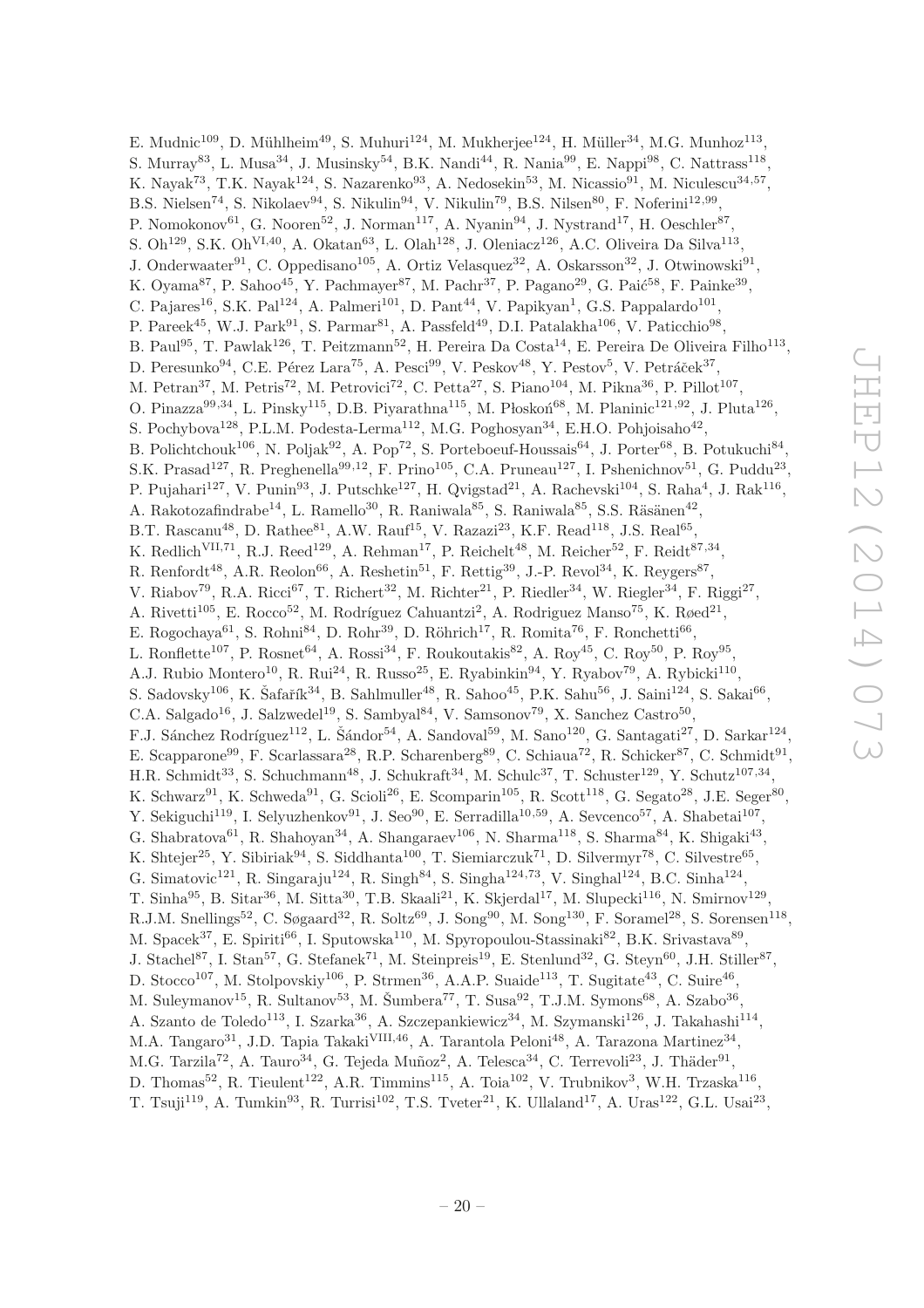- M. Vajzer<sup>77</sup>, M. Vala<sup>54,61</sup>, L. Valencia Palomo<sup>64</sup>, S. Vallero<sup>87</sup>, P. Vande Vyvre<sup>34</sup>,
- J. Van Der Maarel<sup>52</sup>, J.W. Van Hoorne<sup>34</sup>, M. van Leeuwen<sup>52</sup>, A. Vargas<sup>2</sup>, M. Vargyas<sup>116</sup>,
- R. Varma<sup>44</sup>, M. Vasileiou<sup>82</sup>, A. Vasiliev<sup>94</sup>, V. Vechernin<sup>123</sup>, M. Veldhoen<sup>52</sup>, A. Velure<sup>17</sup>,
- M. Venaruzzo<sup>24,67</sup>, E. Vercellin<sup>25</sup>, S. Vergara Limón<sup>2</sup>, R. Vernet<sup>8</sup>, M. Verweij<sup>127</sup>, L. Vickovic<sup>109</sup>,
- G. Viesti<sup>28</sup>, J. Viinikainen<sup>116</sup>, Z. Vilakazi<sup>60</sup>, O. Villalobos Baillie<sup>96</sup>, A. Vinogradov<sup>94</sup>,
- L. Vinogradov<sup>123</sup>, Y. Vinogradov<sup>93</sup>, T. Virgili<sup>29</sup>, Y.P. Viyogi<sup>124</sup>, A. Vodopyanov<sup>61</sup>, M.A. Völkl<sup>87</sup>,
- K. Voloshin<sup>53</sup>, S.A. Voloshin<sup>127</sup>, G. Volpe<sup>34</sup>, B. von Haller<sup>34</sup>, I. Vorobyev<sup>123</sup>, D. Vranic<sup>91,34</sup>,
- J. Vrláková<sup>38</sup>, B. Vulpescu<sup>64</sup>, A. Vyushin<sup>93</sup>, B. Wagner<sup>17</sup>, J. Wagner<sup>91</sup>, V. Wagner<sup>37</sup>,
- M. Wang<sup>7,107</sup>, Y. Wang<sup>87</sup>, D. Watanabe<sup>120</sup>, M. Weber<sup>115</sup>, J.P. Wessels<sup>49</sup>, U. Westerhoff<sup>49</sup>,
- J. Wiechula<sup>33</sup>, J. Wikne<sup>21</sup>, M. Wilde<sup>49</sup>, G. Wilk<sup>71</sup>, J. Wilkinson<sup>87</sup>, M.C.S. Williams<sup>99</sup>,
- B. Windelband<sup>87</sup>, M. Winn<sup>87</sup>, C.G. Yaldo<sup>127</sup>, Y. Yamaguchi<sup>119</sup>, H. Yang<sup>52</sup>, P. Yang<sup>7</sup>, S. Yang<sup>17</sup>,
- S. Yano<sup>43</sup>, S. Yasnopolskiy<sup>94</sup>, J. Yi<sup>90</sup>, Z. Yin<sup>7</sup>, I.-K. Yoo<sup>90</sup>, I. Yushmanov<sup>94</sup>, V. Zaccolo<sup>74</sup>,
- C. Zach<sup>37</sup>, A. Zaman<sup>15</sup>, C. Zampolli<sup>99</sup>, S. Zaporozhets<sup>61</sup>, A. Zarochentsev<sup>123</sup>, P. Závada<sup>55</sup>,
- N. Zaviyalov<sup>93</sup>, H. Zbroszczyk<sup>126</sup>, I.S. Zgura<sup>57</sup>, M. Zhalov<sup>79</sup>, H. Zhang<sup>7</sup>, X. Zhang<sup>7,68</sup>, Y. Zhang<sup>7</sup>,
- C. Zhao<sup>21</sup>, N. Zhigareva<sup>53</sup>, D. Zhou<sup>7</sup>, F. Zhou<sup>7</sup>, Y. Zhou<sup>52</sup>, Zhou, Zhuo<sup>17</sup>, H. Zhu<sup>7</sup>, J. Zhu<sup>7</sup>,
- X. Zhu<sup>7</sup>, A. Zichichi<sup>12,26</sup>, A. Zimmermann<sup>87</sup>, M.B. Zimmermann<sup>49,34</sup>, G. Zinovjev<sup>3</sup>,

Y. Zoccarato<sup>122</sup> and M. Zyzak<sup>48</sup>

<sup>I</sup> *Deceased*

- II *Also at: St. Petersburg State Polytechnical University*
- III *Also at: Department of Applied Physics, Aligarh Muslim University, Aligarh, India*
- IV *Also at: M.V. Lomonosov Moscow State University, D.V. Skobeltsyn Institute of Nuclear Physics, Moscow, Russia*
- <sup>V</sup> *Also at: University of Belgrade, Faculty of Physics and "Vinˇca" Institute of Nuclear Sciences, Belgrade, Serbia*
- VI *Permanent Address: Konkuk University, Seoul, Korea*
- VII *Also at: Institute of Theoretical Physics, University of Wroclaw, Wroclaw, Poland*
- VIII *Also at: University of Kansas, Lawrence, KS, United States*
	- <sup>1</sup> *A.I. Alikhanyan National Science Laboratory (Yerevan Physics Institute) Foundation, Yerevan, Armenia*
	- <sup>2</sup> *Benem´erita Universidad Aut´onoma de Puebla, Puebla, Mexico*
	- <sup>3</sup> *Bogolyubov Institute for Theoretical Physics, Kiev, Ukraine*
	- <sup>4</sup> *Bose Institute, Department of Physics and Centre for Astroparticle Physics and Space Science (CAPSS), Kolkata, India*
	- <sup>5</sup> *Budker Institute for Nuclear Physics, Novosibirsk, Russia*
	- <sup>6</sup> *California Polytechnic State University, San Luis Obispo, CA, United States*
	- <sup>7</sup> *Central China Normal University, Wuhan, China*
	- <sup>8</sup> *Centre de Calcul de l'IN2P3, Villeurbanne, France*
	- <sup>9</sup> *Centro de Aplicaciones Tecnol´ogicas y Desarrollo Nuclear (CEADEN), Havana, Cuba*
	- <sup>10</sup> *Centro de Investigaciones Energéticas Medioambientales y Tecnológicas (CIEMAT), Madrid, Spain*<br><sup>11</sup> Centro de Investigación y de Estudios Avanzados (CINVESTAV), Mexico City and México Mexico
	- <sup>11</sup> *Centro de Investigación y de Estudios Avanzados (CINVESTAV), Mexico City and Mérida, Mexico*<br><sup>12</sup> Centro Ermii Mexico Chaise delle Eisier e Centro Chalis e Bisanta "Ermii", Pamer Hele
	- <sup>12</sup> *Centro Fermi Museo Storico della Fisica e Centro Studi e Ricerche "Enrico Fermi", Rome, Italy*
- <sup>13</sup> *Chicago State University, Chicago, U.S.A.*
- <sup>14</sup> *Commissariat `a l'Energie Atomique, IRFU, Saclay, France*
- <sup>15</sup> *COMSATS Institute of Information Technology (CIIT), Islamabad, Pakistan*
- <sup>16</sup> Departamento de Física de Partículas and IGFAE, Universidad de Santiago de Compostela, *Santiago de Compostela, Spain*
- <sup>17</sup> *Department of Physics and Technology, University of Bergen, Bergen, Norway*
- <sup>18</sup> *Department of Physics, Aligarh Muslim University, Aligarh, India*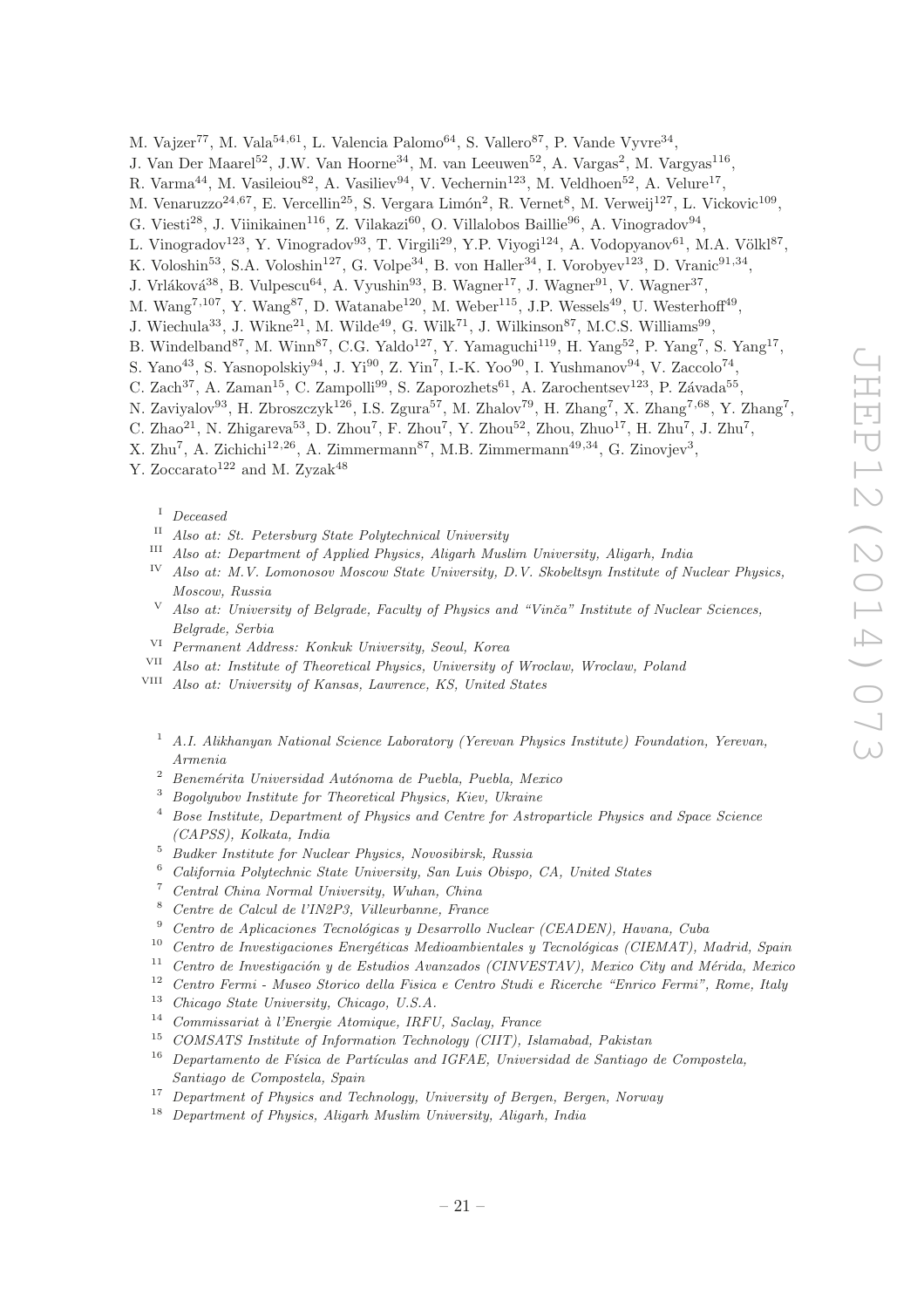- <sup>19</sup> *Department of Physics, Ohio State University, Columbus, OH, United States*
- <sup>20</sup> *Department of Physics, Sejong University, Seoul, South Korea*
- <sup>21</sup> *Department of Physics, University of Oslo, Oslo, Norway*
- <sup>22</sup> *Dipartimento di Fisica dell'Università 'La Sapienza' and Sezione INFN Rome, Italy*<br><sup>23</sup> Pinartimento di Fisica dell'Università and Sezione INFN Carlinei Italia
- <sup>23</sup> Dipartimento di Fisica dell'Università and Sezione INFN, Cagliari, Italy<br><sup>24</sup> Diventionale di Fisica dell'Università and Sexione INFN, Triatte Italy
- <sup>24</sup> *Dipartimento di Fisica dell'Università and Sezione INFN, Trieste, Italy*<br><sup>25</sup> *Dinominenta di Fisica dell'Università and Seriene INFN, Turin, Italy*
- <sup>25</sup> *Dipartimento di Fisica dell'Universit`a and Sezione INFN, Turin, Italy*
- <sup>26</sup> *Dipartimento di Fisica e Astronomia dell'Università and Sezione INFN, Bologna, Italy*
- <sup>27</sup> Dipartimento di Fisica e Astronomia dell'Università and Sezione INFN, Catania, Italy
- <sup>28</sup> *Dipartimento di Fisica e Astronomia dell'Università and Sezione INFN, Padova, Italy*
- <sup>29</sup> *Dipartimento di Fisica 'E.R. Caianiello' dell'Università and Gruppo Collegato INFN, Salerno, Italy*<br><sup>30</sup> Dipartimente di Science e Inneueriene Teorglesies dell'Università del Biomente Opientele and
- <sup>30</sup> *Dipartimento di Scienze e Innovazione Tecnologica dell'Universit`a del Piemonte Orientale and Gruppo Collegato INFN, Alessandria, Italy*
- <sup>31</sup> *Dipartimento Interateneo di Fisica 'M. Merlin' and Sezione INFN, Bari, Italy*
- <sup>32</sup> *Division of Experimental High Energy Physics, University of Lund, Lund, Sweden*
- <sup>33</sup> *Eberhard Karls Universität Tübingen, Tübingen, Germany*<br><sup>34</sup> European Quanjutien for Nadam Bernard (GEPM) Gu
- <sup>34</sup> *European Organization for Nuclear Research (CERN), Geneva, Switzerland*
- <sup>35</sup> *Faculty of Engineering, Bergen University College, Bergen, Norway*
- <sup>36</sup> *Faculty of Mathematics, Physics and Informatics, Comenius University, Bratislava, Slovakia*
- <sup>37</sup> *Faculty of Nuclear Sciences and Physical Engineering, Czech Technical University in Prague, Prague, Czech Republic*
- <sup>38</sup> *Faculty of Science, P.J. Šafárik University, Košice, Slovakia*
- <sup>39</sup> Frankfurt Institute for Advanced Studies, Johann Wolfgang Goethe-Universität Frankfurt, *Frankfurt, Germany*
- <sup>40</sup> *Gangneung-Wonju National University, Gangneung, South Korea*
- <sup>41</sup> *Gauhati University, Department of Physics, Guwahati, India*
- <sup>42</sup> *Helsinki Institute of Physics (HIP), Helsinki, Finland*
- <sup>43</sup> *Hiroshima University, Hiroshima, Japan*
- <sup>44</sup> *Indian Institute of Technology Bombay (IIT), Mumbai, India*
- <sup>45</sup> *Indian Institute of Technology Indore, Indore (IITI), India*
- <sup>46</sup> Institut de Physique Nucléaire d'Orsay (IPNO), Université Paris-Sud, CNRS-IN2P3, Orsay, France
- <sup>47</sup> Institut für Informatik, Johann Wolfgang Goethe-Universität Frankfurt, Frankfurt, Germany
- <sup>48</sup> *Institut f¨ur Kernphysik, Johann Wolfgang Goethe-Universit¨at Frankfurt, Frankfurt, Germany*
- <sup>49</sup> Institut für Kernphysik, Westfälische Wilhelms-Universität Münster, Münster, Germany
- <sup>50</sup> Institut Pluridisciplinaire Hubert Curien (IPHC), Université de Strasbourg, CNRS-IN2P3, *Strasbourg, France*
- <sup>51</sup> *Institute for Nuclear Research, Academy of Sciences, Moscow, Russia*
- <sup>52</sup> *Institute for Subatomic Physics of Utrecht University, Utrecht, Netherlands*
- <sup>53</sup> *Institute for Theoretical and Experimental Physics, Moscow, Russia*
- <sup>54</sup> *Institute of Experimental Physics, Slovak Academy of Sciences, Košice, Slovakia*<br><sup>55</sup> *Institute of Physics, Academy of Sciences of the Czech Benyhlic, Prague, Czech*
- <sup>55</sup> *Institute of Physics, Academy of Sciences of the Czech Republic, Prague, Czech Republic*
- <sup>56</sup> *Institute of Physics, Bhubaneswar, India*
- <sup>57</sup> *Institute of Space Science (ISS), Bucharest, Romania*
- <sup>58</sup> *Instituto de Ciencias Nucleares, Universidad Nacional Aut´onoma de M´exico, Mexico City, Mexico*
- <sup>59</sup> Instituto de Física, Universidad Nacional Autónoma de México, Mexico City, Mexico<br><sup>60</sup> illiardo La Michael Descendo Francisco Convertible Carth Africa
- <sup>60</sup> *iThemba LABS, National Research Foundation, Somerset West, South Africa*
- <sup>61</sup> *Joint Institute for Nuclear Research (JINR), Dubna, Russia*
- <sup>62</sup> *Korea Institute of Science and Technology Information, Daejeon, South Korea*
- <sup>63</sup> *KTO Karatay University, Konya, Turkey*
- <sup>64</sup> Laboratoire de Physique Corpusculaire (LPC), Clermont Université, Université Blaise Pascal, *CNRS-IN2P3, Clermont-Ferrand, France*
- <sup>65</sup> Laboratoire de Physique Subatomique et de Cosmologie, Université Grenoble-Alpes, CNRS-IN2P3,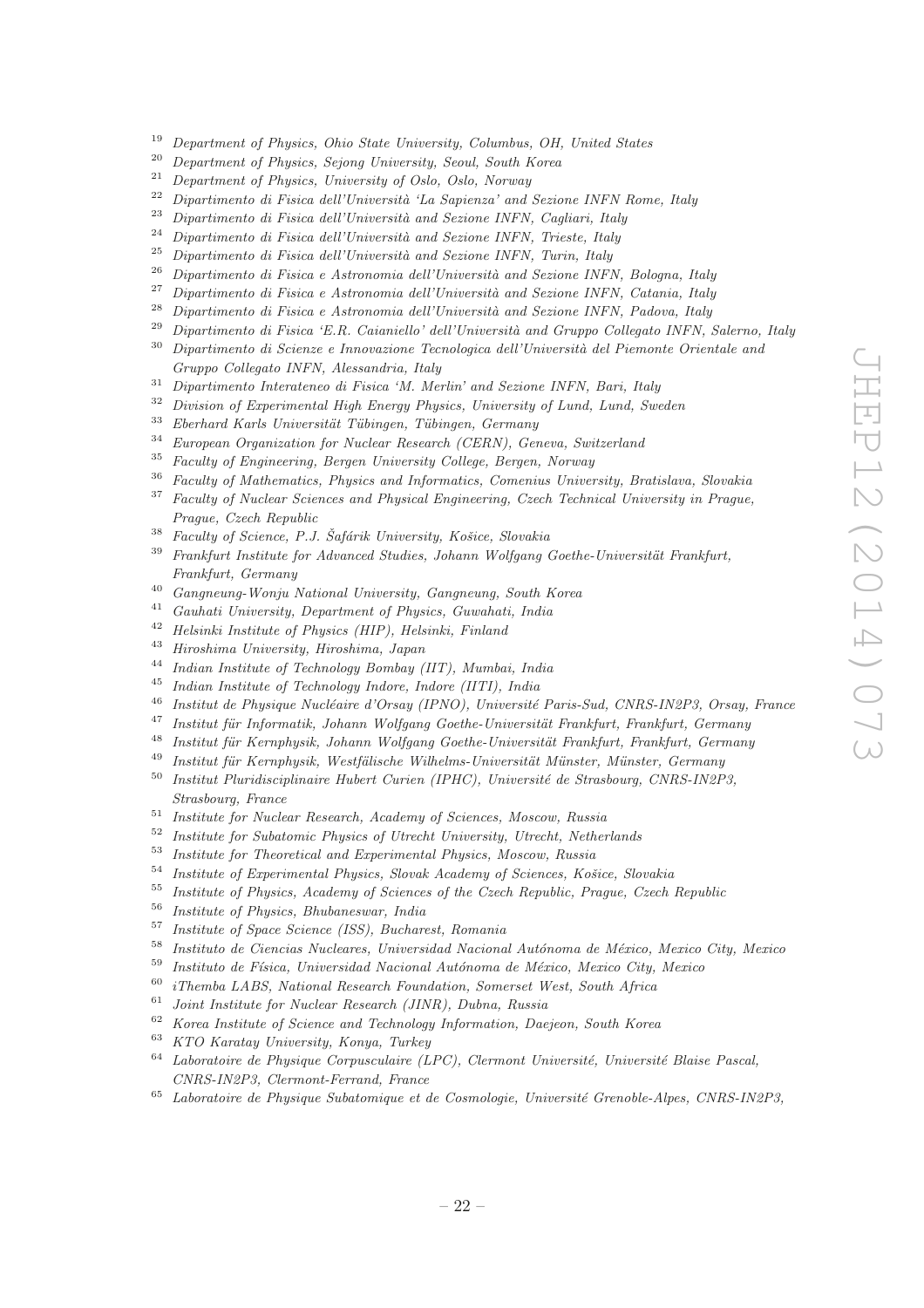*Grenoble, France*

- *Laboratori Nazionali di Frascati, INFN, Frascati, Italy*
- *Laboratori Nazionali di Legnaro, INFN, Legnaro, Italy*
- *Lawrence Berkeley National Laboratory, Berkeley, CA, United States*
- *Lawrence Livermore National Laboratory, Livermore, CA, United States*
- *Moscow Engineering Physics Institute, Moscow, Russia*
- *National Centre for Nuclear Studies, Warsaw, Poland*
- *National Institute for Physics and Nuclear Engineering, Bucharest, Romania*
- *National Institute of Science Education and Research, Bhubaneswar, India*
- *Niels Bohr Institute, University of Copenhagen, Copenhagen, Denmark*
- *Nikhef, National Institute for Subatomic Physics, Amsterdam, Netherlands*
- *Nuclear Physics Group, STFC Daresbury Laboratory, Daresbury, United Kingdom*
- *Nuclear Physics Institute, Academy of Sciences of the Czech Republic, Reˇz u Prahy, Czech Republic ˇ*
- *Oak Ridge National Laboratory, Oak Ridge, TN, United States*
- *Petersburg Nuclear Physics Institute, Gatchina, Russia*
- *Physics Department, Creighton University, Omaha, NE, United States*
- *Physics Department, Panjab University, Chandigarh, India*
- *Physics Department, University of Athens, Athens, Greece*
- *Physics Department, University of Cape Town, Cape Town, South Africa*
- *Physics Department, University of Jammu, Jammu, India*
- *Physics Department, University of Rajasthan, Jaipur, India*
- <sup>86</sup> Physik Department, Technische Universität München, Munich, Germany
- <sup>87</sup> Physikalisches Institut, Ruprecht-Karls-Universität Heidelberg, Heidelberg, Germany
- *Politecnico di Torino, Turin, Italy*
- *Purdue University, West Lafayette, IN, United States*
- *Pusan National University, Pusan, South Korea*
- <sup>91</sup> Research Division and ExtreMe Matter Institute EMMI, GSI Helmholtzzentrum für *Schwerionenforschung, Darmstadt, Germany*
- <sup>92</sup> *Rudjer Bošković Institute, Zagreb, Croatia*<br><sup>93</sup> Particle Federal Nuclear Center (*UNIIEE*)
- *Russian Federal Nuclear Center (VNIIEF), Sarov, Russia*
- *Russian Research Centre Kurchatov Institute, Moscow, Russia*
- *Saha Institute of Nuclear Physics, Kolkata, India*
- *School of Physics and Astronomy, University of Birmingham, Birmingham, United Kingdom*
- <sup>97</sup> Sección Física, Departamento de Ciencias, Pontificia Universidad Católica del Perú, Lima, Peru
- *Sezione INFN, Bari, Italy*
- *Sezione INFN, Bologna, Italy*
- *Sezione INFN, Cagliari, Italy*
- *Sezione INFN, Catania, Italy*
- *Sezione INFN, Padova, Italy*
- *Sezione INFN, Rome, Italy*
- *Sezione INFN, Trieste, Italy*
- *Sezione INFN, Turin, Italy*
- *SSC IHEP of NRC Kurchatov institute, Protvino, Russia*
- <sup>107</sup> *SUBATECH, Ecole des Mines de Nantes, Université de Nantes, CNRS-IN2P3, Nantes, France*<br><sup>108</sup> Summaries University of Technology, Nobben Batchaeima, Theiland
- *Suranaree University of Technology, Nakhon Ratchasima, Thailand*
- *Technical University of Split FESB, Split, Croatia*
- *The Henryk Niewodniczanski Institute of Nuclear Physics, Polish Academy of Sciences, Cracow, Poland*
- *The University of Texas at Austin, Physics Department, Austin, TX, U.S.A.*
- <sup>112</sup> *Universidad Autónoma de Sinaloa, Culiacán, Mexico*
- *Universidade de S˜ao Paulo (USP), S˜ao Paulo, Brazil*
- *Universidade Estadual de Campinas (UNICAMP), Campinas, Brazil*